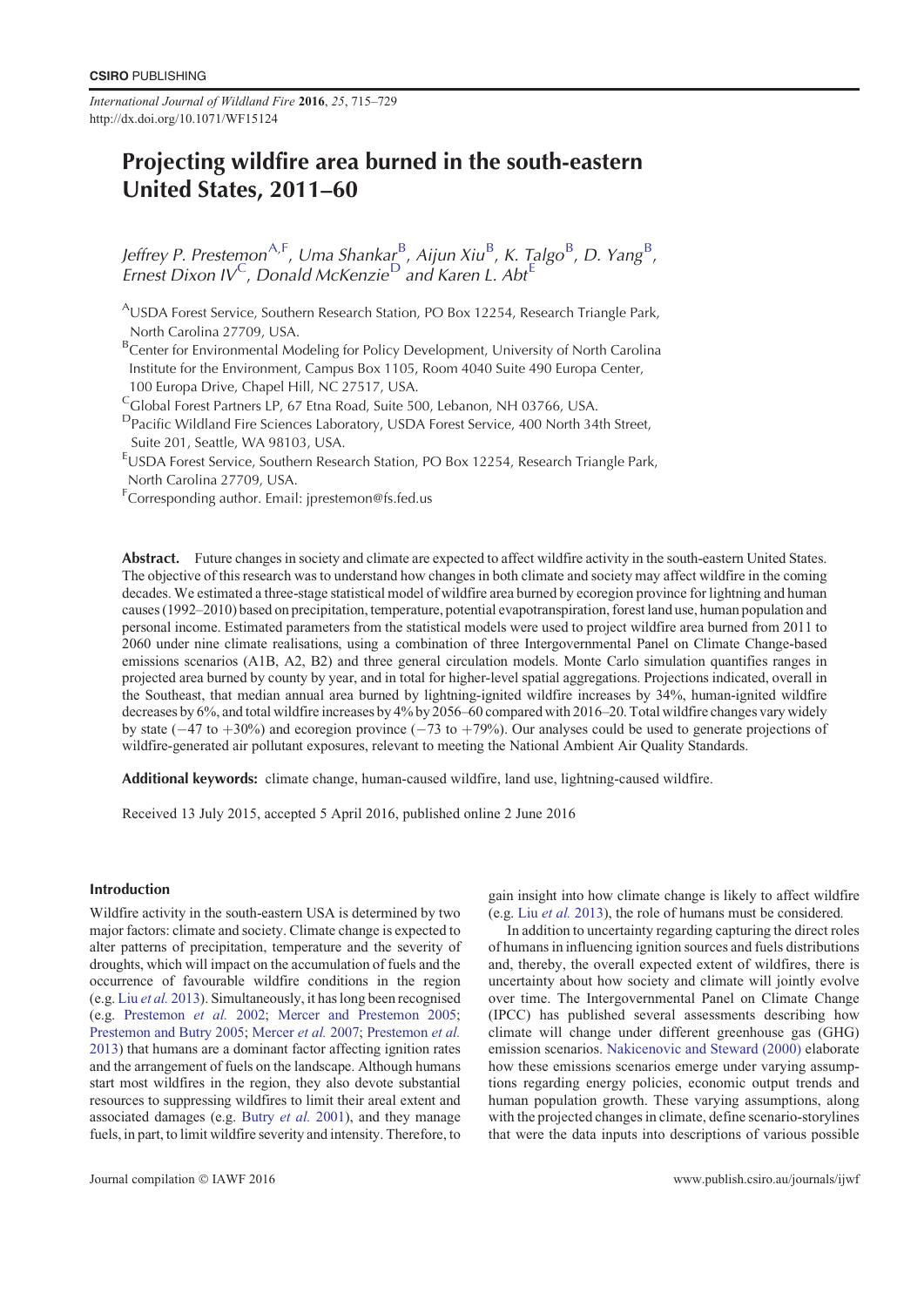<span id="page-1-0"></span>land-use futures in the south-eastern US (e.g. [Wear 2013](#page-14-0)), including those of forestland, a critical variable affecting wildfire activity. The scenario-storylines were also the inputs into projections of possible futures regarding population and income growth in the region (and worldwide). Nobody knows precisely how emissions or society will change, but capturing the variety of potential changes in all of these variables (as inferred by the approach used by Littell *et al.* [\(2009\),](#page-14-0) for example) would be an important step towards understanding how they combine to produce a picture of a wildfire future for the Southeast.

The primary objective of the present research was to project area burned in 13 south-eastern states of the United States during the period 2011–60, while accounting for projected changes in climate and society, including land use. To do this, we built statistical models of wildfire annual area burned, estimated by county within ecoregion provinces ([Bailey 1995](#page-13-0)) for the historical period 1992–2010. Models were specified as functions of temperature, precipitation, potential evapotranspiration, personal income, population and land use. The estimated statistical models were then used in projection mode, using exogenous projections to 2060 of the same variables used in the modelbuilding phase of the analysis. Three different emission scenarios were used in each of three general circulation models to generate nine realisations of future climate. The three emissions scenarios were A1B and A2 from the IPCC's Third Assessment Report, and B2, from a somewhat earlier model (see [Joyce](#page-14-0) *et al.* [2014\)](#page-14-0). Projections of land use, population and personal income, provided by the 2010 Resources Planning Act (RPA) Assessment [\(USDA Forest Service 2014](#page-14-0)*a*, [2014](#page-14-0)*b*) for each of these three scenarios, were combined to enable modelling to generate envelopes of possible futures of wildfire area burned, annually to 2060, by county, which can then be reported by state and by ecoregion province. Because of our attention to land-use and societal changes, motivated by theory regarding wildfire management (e.g. [Donovan and Rideout 2003\)](#page-14-0) and empirical evidence [\(Prestemon](#page-14-0) *et al.* 2002; [Mercer and Prestemon 2005](#page-14-0); [Mercer](#page-14-0) *et al.* 2007; [Butry](#page-13-0) *et al.* 2010), the present effort differs from studies that focus only on wildfire changes, and due only to climate change. The wildfire projections resulting from this effort therefore provide a more comprehensive picture of the range of possible futures of wildfire in the region by capturing projected changes in human factors.

The modelling and projection effort we describe differs significantly from other efforts to project changes in area burned, and their consequences, in a changing climate. A comprehensive review of past efforts is in [Flannigan](#page-14-0) *et al.*(2009), who enumerate and classify modelling studies that project future wildfire. Our study extends these earlier efforts in three ways. First, this is the first study we are aware of to project future area burned in the south-eastern US. Second, we estimate not only the effects of climate change, but also land-use changes and shifts in the societal factors that affect area burned. Third, we address issues of data quality that are commonly found in wildfire activity databases ([Short 2015](#page-14-0)), using a technique [\(Heckman 1979\)](#page-14-0) common in the econometrics literature but not, as far as we are aware, applied in models for projecting wildfire area burned.

#### Methods

## Theoretical structure

Wildfire area burned (*W*) by either lightning or human causes is posited to be dependent on the availability of ignition sources, fuels, weather favourable for ignition and spread, and intentional and unintentional contributions by humans ('Society'):

$$
W = f(Weather, Fuels, Society)
$$
 (1)

[Mercer and Prestemon \(2005\)](#page-14-0) documented how wildfire is affected by these sets of variables, while [Mercer](#page-14-0) *et al.* (2007) described the theoretical underpinning for managerial interventions in wildfire processes. Consistent with descriptions by [Donovan and Rideout \(2003\)](#page-14-0) and [Mercer](#page-14-0) *et al.* (2007), among others, we also describe a Cost plus Net Value Change (CNVC) model, whose objective function minimises expected CNVC with respect to wildfire management input quantities. Abstracting from [Mercer](#page-14-0) *et al.* (2007) by ignoring terms associated with long-run discounting, we have:

$$
min_{\mathbf{x}} E[CNVC] = \mathbf{w}'\mathbf{x} + VE[W(\mathbf{x})]
$$
 (2)

where **x** is a vector of wildfire management inputs; **w** is a conformable vector describing the costs of those inputs; *V* quantifies the value at risk per unit of wildfire area burned; *W* is area burned; and *E* is the expectations operator (because area burned is a stochastic variable). In solving Eqn 2, at the optimum, the last unit of wildfire management input deployed is valued equally to the cost of the last unit of loss averted owing to the unit of input applied. In other words, wildfire managers (or society, more broadly) act to deploy costly and scarce resources (labour, capital, materials) to wildfire management in order to avert even greater losses of social welfare (values at risk) due to wildfire. One implication of the wildfire manager's actions is that, as values at risk increase owing to increased prevalence of weather and fuel favourable to fire ignition and spread, the optimal amount of resources devoted to wildfire management will also increase. Generally, on private lands, particularly in the south-east US, where private lands dominate, changes in these values at risk are beyond the direct control of wildfire managers; they instead derive from the broader economy and society.<sup>1</sup> In empirical modelling, values at risk can be represented by the number of people living in fire-prone landscapes, the value of their structures, and the value of vulnerable natural resources such as timber (e.g. [Butry](#page-13-0) *et al.* 2001). Therefore, as the density (number of structures per unit of fire-prone landscape) rises along with human population and wealth, so will *V* in Eqn 2. Similarly, as wealth increases, the (market) value of each additional structure is also expected to rise (e.g. [Mankiw](#page-14-0) [and Weil 1989\)](#page-14-0), further increasing *V*. Because timber and most other natural resources have market values that are far less than those of structures, development that reduces the quantity of natural resources on the landscape would only slow the rate of increase with rising wealth for a *V* that is calculated solely using market values.

<sup>&</sup>lt;sup>1</sup>Landowners and public land managers, however, can alter the quantity of values at risk by managing fuels, reducing unwanted human-caused wildfire ignitions through fire prevention efforts, and making structures more fire-resistant.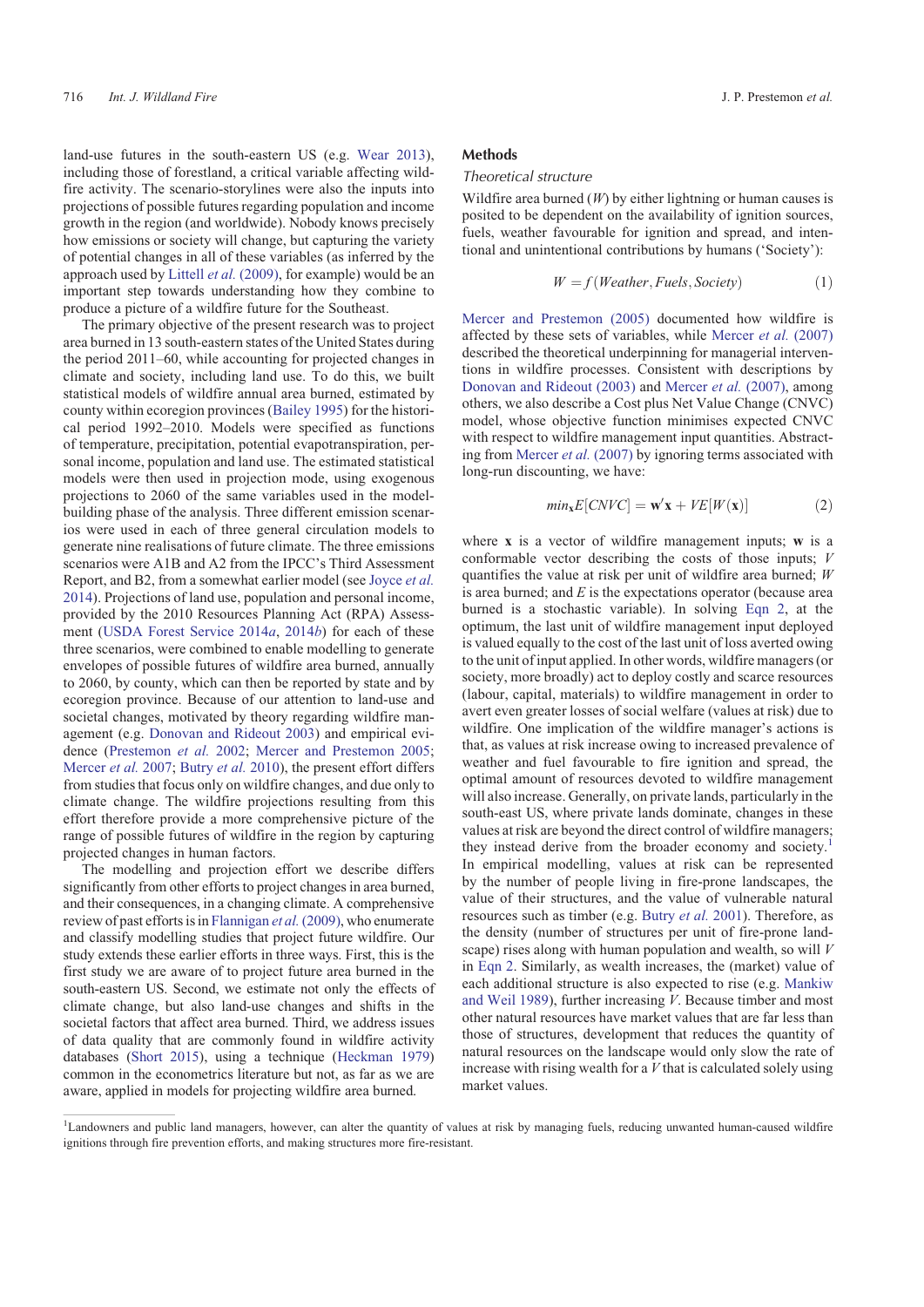<span id="page-2-0"></span>The quantity of the values at risk can change not only owing to the weather, but also because of the availability of fuels. Because fuels are more contiguous and abundant in forests compared with other land uses in the south-eastern US, greater forest area can be linked to greater wildfire area burned, holding physical variables affecting wildfire (e.g. slope, weather conditions) constant. Increased population, requiring more structures, is associated with increased road densities and other interruptions of fuel contiguity on landscapes, which can slow wildfire spread, and provide easier access for firefighting, leading to less area burned (e.g. [Mercer and Prestemon 2005;](#page-14-0) [Narayanaraj and Wimberly](#page-14-0) [2012](#page-14-0); [Syphard](#page-14-0) *et al.* 2012). So the forest loss associated with increased population and economic activity can decrease values at risk by limiting how much wildfire burns on the landscape – although the link between area burned and values at risk is not necessarily linear or constant across space, or even across wildfires, owing to variations in fuels, wildfire intensities and severities, and the valuable resources, structures, and humans that each fire encounters. Likewise, humans intentionally or unintentionally ignite most wildfires in the United States at large, and in the Southeast in particular [\(Prestemon](#page-14-0) *et al.* 2013). These ignitions can be reduced by wildfire prevention [\(Butry](#page-13-0) *et al.* 2010) and law enforcement efforts ([Prestemon and Butry 2005](#page-14-0)). A greater number of humans, holding other variables constant, would imply a greater number of fire ignitions due to accidental and intentional actions, but greater values at risk and larger human populations imply greater wildfire prevention and law enforcement efforts. Therefore, the net effect of increases in population and values at risk on wildfire ignitions is ambiguous, owing to the competing influences of greater prevention efforts and law enforcement, and greater human contact with fuels.

In modelling annual area burned, analysts need to acknowledge the possibility that the wildfire area burned data may be incomplete (e.g. [Malamud](#page-14-0) *et al.* 2005; [Short 2015\)](#page-14-0) and also that wildfire occurrence is highly variable when viewed across broad landscapes. In the statistical modelling for the present study, we accounted for both of these phenomena partly owing to suggestions by K. C. Short (unpubl. data) regarding data adequacy for every county and year in our historical dataset. Another reason was our conception that the processes involved in determining whether a wildfire occurs at all in a spatial and temporal unit of inference is different from that determining total area burned in the spatial-temporal unit [\(Mercer and Prestemon 2005](#page-14-0)). Not accounting for either data quality or the truncated distribution of wildfire area burned in estimating statistical models (e.g. simply regressing area burned in a spatial-temporal unit on a set of predictors) could lead to biased and inconsistent estimates of the area burned production process (e.g. [Heckman 1979](#page-14-0); [Greene](#page-14-0) [1992](#page-14-0); [Short 2014;](#page-14-0) [Short 2015](#page-14-0)). To account for variable data quality and area burned distribution truncation, we specify an empirical model structure that accounts for sample selection ([Heckman 1979\)](#page-14-0) at two stages in advance of estimating a finalstage equation of wildfire area burned by cause category. Stage 1 is on the existence of a 'valid' observation, where 'valid' has been determined by K. C. Short (unpubl. data) based on whether the observation on reported wildfire area burned (a valid observation could be 0 ha burned, for example) is likely to reflect actual wildfire area burned accurately for each spatial and temporal unit. This stage involves estimating a statistical model that predicts whether each spatial-temporal unit of observation is valid. A summary statistic of this equation estimate, the Inverse Mills Ratio (IMR), measures the likelihood of each observation's validity. Stages 2 and 3 are estimated using a two-step estimator. Stage 2 controls for the truncation of the dependent variable at zero, and quantifies the probability that a valid observation has zero reported wildfire, given the IMR from the first stage, as well as a set of additional exogenous predictor variables. Finally, Stage 3 is an ordinary least-squares equation relating the area burned, if non-zero, to a set of exogenous predictors and the IMRs from Stages 1 and 2.

More specifically, in the statistical modelling, we estimated equations at each stage sequentially: we estimated the first stage and calculated the first-stage IMR; estimated the second stage that included the first stage IMR as an additional predictor, and, with that equation, calculated the second-stage IMR; and estimated the third stage that included both IMRs as predictors. The first stage of the three-stage wildfire model controls for the selection effect of inadequate data. All observations for all counties and all years in our dataset were coded as 1 if not valid, and 0 otherwise. Although the value of the IMR varies from one observation to another, for all observations included in an equation with the IMR from an earlier stage, the coefficient measures the direction of the biasing effect of sample selection.

This first-stage equation, a probit model, controls for the potential biasing effects of non-randomness in the sample of observations making it into the next stage of estimation. [Heckman's \(1979\)](#page-14-0) insight is that the sample selection (dropping of particular observations) is a form of omitted variables bias, which can lead to incorrect inference and lead to poor out-ofsample performance of the resulting estimated equation. In the [Heckman \(1979\)](#page-14-0) approach, the probit model explaining the selection bias is based on a theory explaining the selection process. When the resulting IMR is included in the subsequent equation estimated on the remaining data, parameter estimates are, in the limit, unbiased. The first-stage probit model is ([Greene 1992,](#page-14-0) p. 663):

$$
Prob[Y_i = 1] = \Phi(\beta'_1 \mathbf{x}_{1,i})
$$
\n(3)

where  $Y_i = [0,1]$  is a discrete variable identifying whether the observation on wildfire area burned (in our case) is valid (0) or not valid (1);  $\Phi(\cdot)$  is the Standard Normal probability distribution function;  $\mathbf{x}_{1,i}$  is a vector of variables for observation *i* that are hypothesised to be related to the validity of the observation; and  $\beta_1$  is a vector of estimation parameters conformable to  $\mathbf{x}_1$ . From an estimate of [Eqn 1](#page-1-0), the IMR for the *i*th observation  $(\lambda_{1,i})$ can be calculated [\(Heckman 1979\)](#page-14-0):

$$
\lambda_{1,i} = \frac{\phi(Z_{1,i})}{\Phi(-Z_{1,i})},
$$
  
\n
$$
Z_{1,i} = -\beta'_1 \mathbf{x}_{1,i}/\sigma_1
$$
\n(4)

where  $\phi(\cdot)$  is the Standard Normal probability density and  $\sigma_1$  is the standard error of the estimate of the residuals in Eqn 3. Variables in the set of predictors  $(\mathbf{x}_1)$  for observation validity could include indicators of the state from which the observation derives, because state and federal agencies in charge of data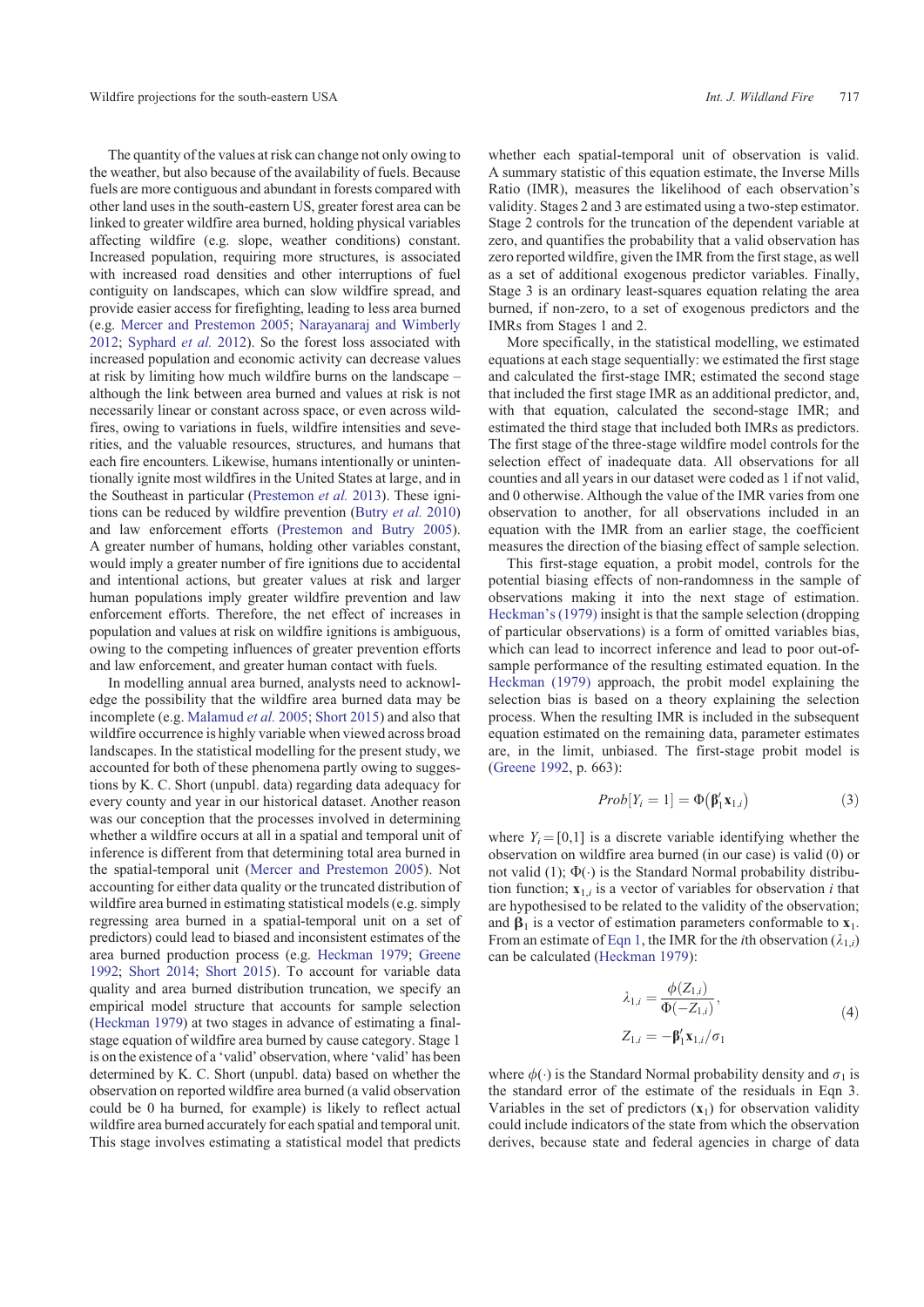<span id="page-3-0"></span>

| Ecoregion provinces included in the model                                                                                                                                                                                                                                            | Lightning wildfire<br>selection model stages | Human wildfire<br>selection model stages |
|--------------------------------------------------------------------------------------------------------------------------------------------------------------------------------------------------------------------------------------------------------------------------------------|----------------------------------------------|------------------------------------------|
| Eastern Broadleaf Forest (Oceanic) (221)                                                                                                                                                                                                                                             |                                              |                                          |
| Eastern Broadleaf Forest (Continental) (222)                                                                                                                                                                                                                                         |                                              |                                          |
| South-eastern Mixed Forest (231)                                                                                                                                                                                                                                                     |                                              |                                          |
| Coastal Plain mixed Forest (232), Lower Mississippi Riverine Forest (234),<br>Everglades $(411)$                                                                                                                                                                                     |                                              |                                          |
| Prairie Parkland (Temperate) (251), Prairie Parkland (Subtropical) (255), Great<br>Plains Steppe and Shrub (311), South-west Plateau and Plains Dry Steppe and<br>Shrub (315), Chihuahuan Semidesert (321), Great Plains–Palouse Dry Steppe<br>$(331)$ , Great Plains Steppe $(332)$ |                                              |                                          |

**Table 1. Groups of ecoregion provinces and the selection model stages in the final versions of statistical models**

reporting may have variable success across space and time in reporting wildfires completely and in a statistically unbiased way [\(Short 2014;](#page-14-0) [Short 2015\)](#page-14-0). Variables in **x**<sup>1</sup> could also include measures of weather, fuels and human factors that are themselves hypothesised to be related to wildfire processes.

The second stage evaluates whether an observation that is valid has recorded wildfire area burned that is greater than zero.<sup>2</sup> For the present study, this second stage seeks to explain why the area burned by a human- or lightning-ignited wildfire is greater than zero in a particular county in a particular year. This stage includes the IMR from Stage 1 as an additional explanatory variable:

$$
Prob[A_i = 1|Y_i = 0] = \Phi(\mathbf{\beta}_2^{\prime} \mathbf{x}_{2,i} + \gamma_1 \lambda_{1,i})
$$
 (5)

where  $A_i = [0,1]$  indicates if the area burned for observation *i* is zero  $(A_i = 0)$  or positive  $(A_i = 1)$ ;  $\mathbf{x}_{2,i}$  is a vector of variables for observation *i* that are hypothesised to be related to whether wildfire area burned was greater than zero for observation *i*;  $\beta_2$ is a vector of estimation parameters conformable to  $\mathbf{x}_2$ ; and  $\gamma_1$  is a parameter measuring the effect of sample selection in the first stage on the probability of non-zero wildfire area burned, which controls for the potentially biasing effects (on the estimate of  $\beta_2$ ) of observation validity. Examples of variables in **x**<sup>2</sup> affecting wildfire area burned could include summary measures of weather, fuels and societal factors. As in the first stage, the IMR for the *i*th observation of the second stage  $(\lambda_{2,i})$  can also be calculated for each observation where  $Y_i = 0$ :

$$
\lambda_{2,i} = \frac{\phi(Z_{2,i})}{\Phi(-Z_{2,i})}, \nZ_{2,i} = -\frac{\beta'_2 x_{2,i} + \gamma_1 \lambda_{1,i}}{\sigma_2}
$$
\n(6)

where  $\sigma_2$  is the standard error of the estimate of the residuals in Eqn 5.

The third and final stage of modelling of wildfire area burned is a least-squares equation relating non-zero area burned to a set of predictors  $\lambda_{1,i}$ , and  $\lambda_{2,i}$  into the equation specification to control for both the validity of the observation and the likelihood of zero area burned:

$$
E[W_i|Y_i = 0, A_i = 1] = \beta'_3 \mathbf{x}_{3,i} + \alpha_1 \lambda_{1,i} + \alpha_2 \lambda_{2,i} \tag{7}
$$

where  $W_i > 0$  is area burned;  $\mathbf{x}_{3,i}$  is a vector of variables for observation *i* that are hypothesised to be related to area burned, given that an observation was both valid and greater than zero;  $\beta_3$  is a vector of estimation parameters conformable to **x**<sub>3</sub>; and  $\alpha_1$ and  $\alpha_2$  control for the potentially biasing effects (on the estimate of  $\beta_3$ ) of the probability that the observation is valid, and the probability that it is non-zero respectively. Variables contained in  $\mathbf{x}_3$  could be the same variables (in  $\mathbf{x}_2$ ) used to predict whether a unit of observation had zero wildfire.

# Data and model development

## Historical data Historical wildfire data on annual area burned by lightning and annual area burned by human causes (which we call 'human-ignited') in acres by county for the years 1992–2010 were obtained from K. C. Short (unpubl. data) for estimating [Eqns 1](#page-1-0)–5. Data were aggregated (i.e. the area burned was added up across all wildfires of (i) lightning cause, and (ii) all wildfires of other causes, including unknown cause, which we label 'human') to the county spatial unit and annually, based on the county of origin and the date of wildfire ignition. As recommended by K. C. Short (unpubl. data), observations of wildfire area burned by lightning and humans were flagged as not valid, but the indicator of observation validity and a set of predictor variables associated with each observation were used in the first of the three stages of the wildfire statistical model estimation process. Each model of lightning wildfire and of human-ignited wildfire was separately estimated for five spatial domains based on ecoregion provinces found in the south-eastern US [\(Bailey 1995](#page-13-0)), shown in Table 1. Counties were assigned to whole ecoregion provinces based on [Butry](#page-13-0) [\(2003](#page-13-0)). [Fig. 1](#page-4-0) is a map of the ecoregion provinces for the Southeast.

<sup>&</sup>lt;sup>2</sup>An alternative functional form at this stage would be the Tobit model rather than a Heckman sample selection model. Preliminary tests showed that the Tobit performed significantly worse in out-of-sample predictions compared with the Heckman sample selection model.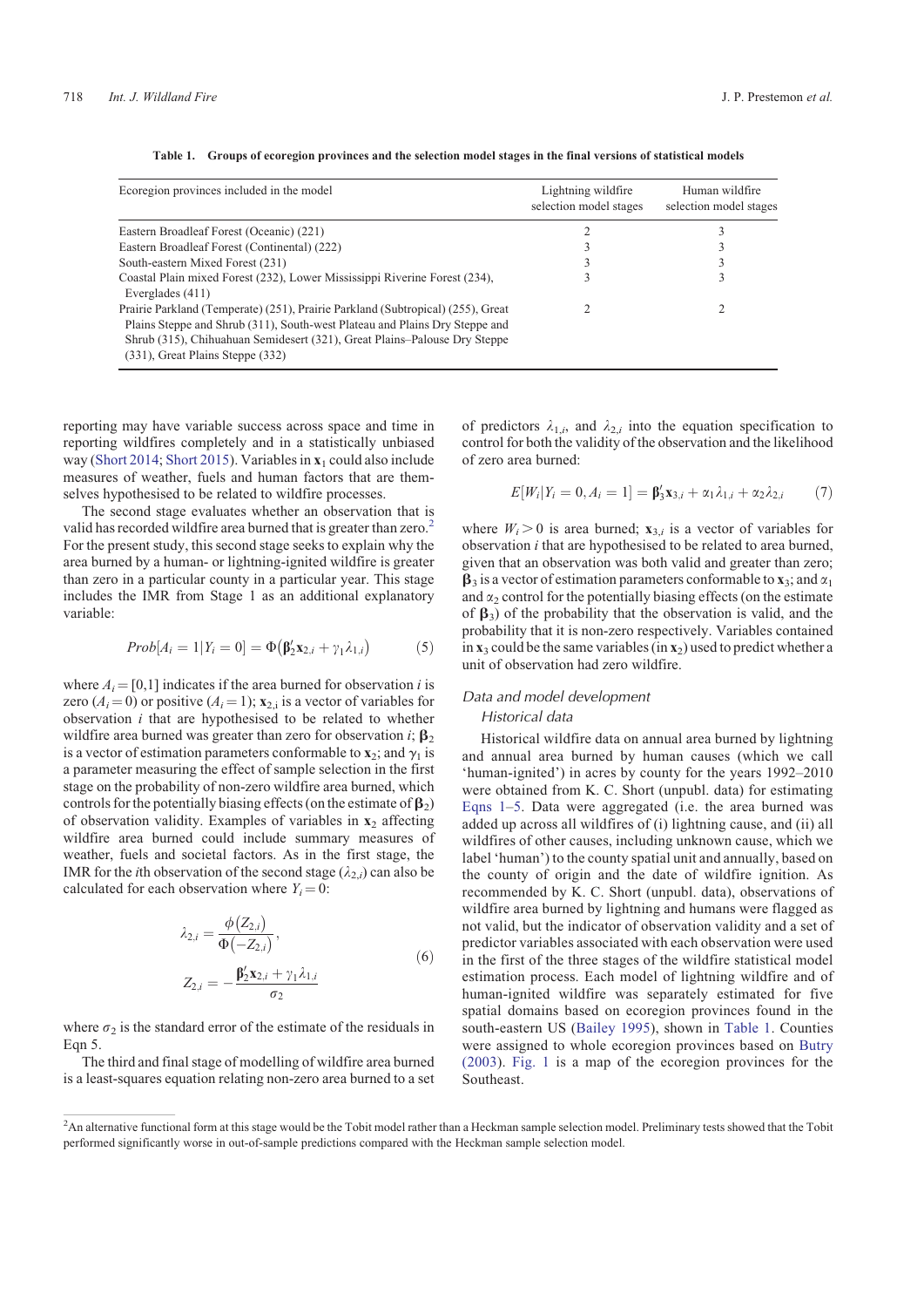<span id="page-4-0"></span>

**Fig. 1.** Bailey's ecoregion provinces in the south-eastern US, with delineations drawn at county lines (source: [Butry 2003\)](#page-13-0).

The form of weather observations included as predictors in the three-stage statistical models of wildfire annual area burned was based on what was available from temporal and spatial downscaling emerging from general circulation model (GCM) projections. Weather data for the historical time series (1992– 2010) were obtained from the historical data assembled for the Parameter-elevation Regressions on Independent Slopes Model (PRISM) developed by Daly *et al.* [\(2002\).](#page-13-0) Potential evapotranspiration (PET) was calculated using a modified [Linacre \(1977\)](#page-14-0) method described by Joyce *et al.* [\(2014\)](#page-14-0). Daily data on these four measures for each county were summarised as monthly values (average maximum and minimum temperature, total precipitation, average PET) for each county. In equation specifications for [Eqns 3](#page-2-0)[–7,](#page-3-0) only the aggregated observations for January, March, May, July and September were used. The January– September range corresponded best with fire seasons across the south-eastern US. Initial data exploration indicated that intertemporal correlations of monthly meteorological variables fall with temporal distance; including all months runs the risk of multicollinearity. Hence, we omitted meteorological observations from the intervening months in the equation estimation.

Data on county land area and historical forest land use by county were obtained from the [USDA Forest Service \(2014](#page-14-0)*a*), with methods on land use described in [Wear \(2013\).](#page-14-0) Data for the historical time series were reported only for 1997 and for 2010. Data for intervening years were obtained by linear interpolation (1998–2009) and extrapolation (1992–96).

Data on population by county in the historical time series were obtained from the [US Census Bureau \(2012\)](#page-14-0). Data on annual personal income by county [\(US Bureau of Economic](#page-14-0) [Analysis 2013](#page-14-0)*a*), 1992–2010, were converted to real values (in constant 2005 US dollars) with the US gross domestic product deflator ([US Bureau of Economic Analysis 2013](#page-14-0)*b*).

### Projected data

Climate inputs for the statistical models for the projection period, 2011–60, were statistically downscaled from three GCMs (Daly *[et al.](#page-13-0)* 2002), namely the MIROC32, the CSIR-OMK35 and the CGCM31, for each of three IPCC emission scenarios (A1B, A2, B2), producing nine climate projections for the region. The statistically downscaled data for each of these nine projections were obtained from Joyce *et al.* [\(2014\)](#page-14-0), who produced them for the 2010 RPA assessment using data from the IPCC, at 5-arcmin resolution in latitude–longitude coordinates. They were remapped to a Lambert Conformal Conic map projection grid at 12-km resolution for an air-quality modelling domain that includes 13 states from eastern Texas to the Carolinas east to west, and Kentucky to Florida north to south, for eventual use in regional air quality assessments. To generate county-level meteorological data for area burned projections, county-level averages of daily maximum and minimum temperature, total precipitation and PET were averaged across all of the model grid cells whose majority area was in the county.

Land area and land-use data by county and by year for each emissions scenario (A1B, A2, B2) in the projection years were obtained from [Wear \(2013\).](#page-14-0) Projections of land use were by 10-year increments (2010, 2020, 2030, 2040, 2050, 2060) for each of the three scenarios. Intervening-year values for each county were calculated using linear interpolation. Data on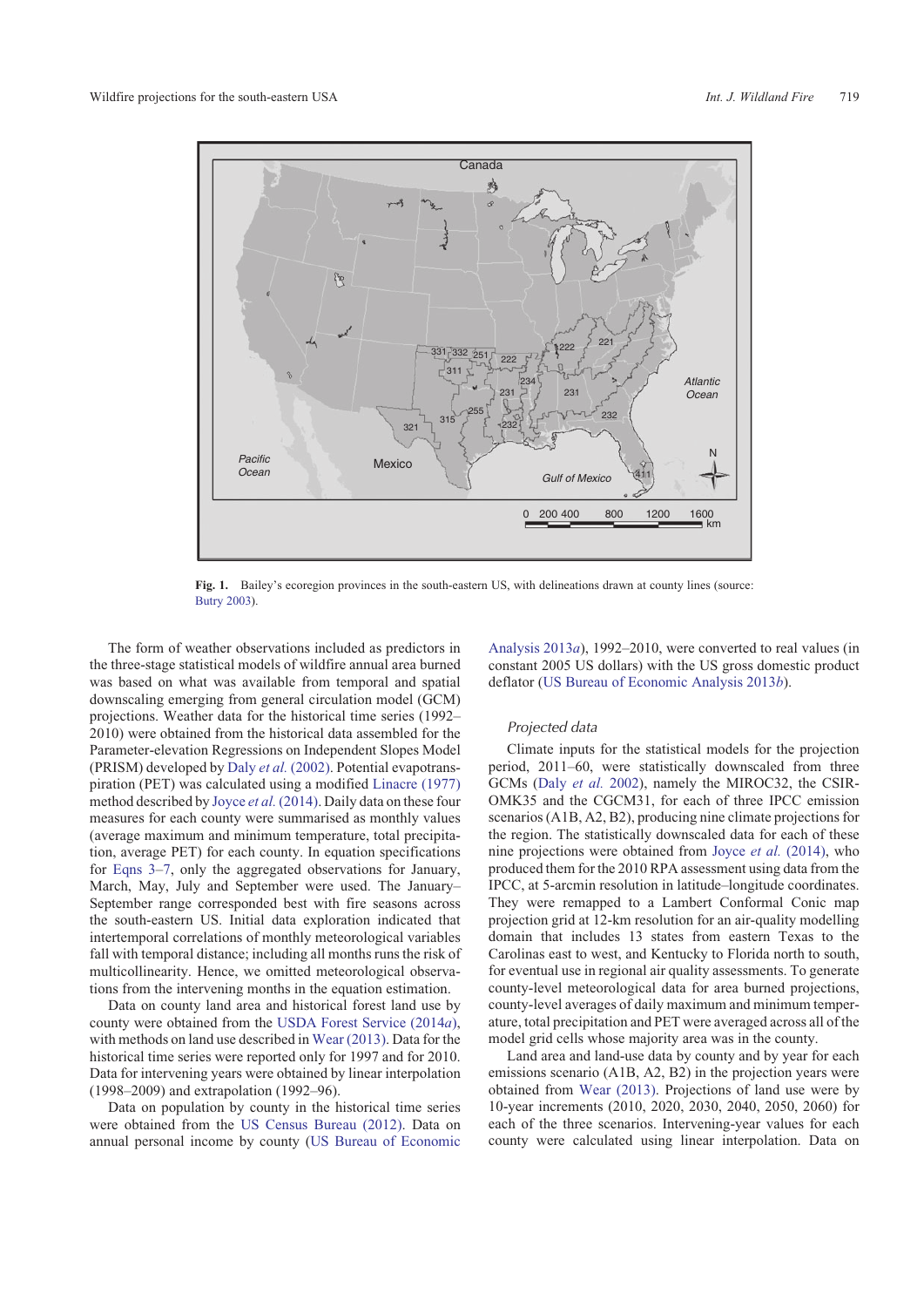<span id="page-5-0"></span>

|                                                                        | Stage 1 (data validity<br>flag, probit) |       | Stage 2 (non-zero<br>wildfire, probit) |       | Stage 3<br>(least-squares) |           |
|------------------------------------------------------------------------|-----------------------------------------|-------|----------------------------------------|-------|----------------------------|-----------|
|                                                                        | Lightning                               | Human | Lightning                              | Human | Lightning                  | Human     |
| Monthly average daily maximum temperature (°C)                         | Х                                       | Х     | Х                                      | Х     | Х                          | X         |
| Monthly average daily PET                                              | X                                       | X     | X                                      | X     | X                          | $\lambda$ |
| Monthly total precipitation (mm)                                       | X                                       | Х     | X                                      | Х     | Х                          | л         |
| Land area $(km^2)$                                                     | X                                       | Х     | X                                      |       | Х                          | X         |
| Forest land-use area $(km2)$                                           | X                                       | Х     |                                        | X     | X                          | $\lambda$ |
| Population                                                             | Χ                                       | X     | X                                      | X     | X                          | $\lambda$ |
| Population density (population per land area)                          | X                                       | Х     | X                                      | X     | X                          | X         |
| Personal income per capita (real personal income, US\$ per population) | X                                       | X     | X                                      | X     | X                          | $\lambda$ |
| State dummy variables                                                  | Х                                       | Х     | Х                                      | Х     | Х                          | $\lambda$ |

|  | Table 2. Variables used in the initial empirical specification for each stage of the empirical modelling |  |  |  |  |  |
|--|----------------------------------------------------------------------------------------------------------|--|--|--|--|--|
|--|----------------------------------------------------------------------------------------------------------|--|--|--|--|--|

population and personal income (real, in constant 2005 US dollars) were obtained from [USDA Forest Service \(2014](#page-14-0)*b*) projections made at 5-year increments for each scenario. Intervening-year values were calculated using linear interpolation. Land areas by county were held at the initial totals for 1997 reported in [Wear \(2013\)](#page-14-0).

We chose the older climate projection models that supported the IPCC Third Assessment Report, The Coupled Model Intercomparison Project Phase 3 (or CMIP3), rather than the analogous supporting models of the Fifth Assessment Report (CMIP5) for two main reasons. First, unlike the CMIP5 scenarios, the CMIP3 scenarios are directly, mechanistically linked to internally consistent projections of human population and economic growth that are tied to the emissions scenarios – that is, they form an internally consistent picture of societal development under alternative emissions pathways. Second, projections of county-level income, population and land use were produced in the 2010 RPA Assessment, providing a ready dataset of not just the evolution of climate at fine spatial scales in the United States, but also variables that we assert are connected to wildfire. Updating the projections based on CMIP5, including more recently available alternative representative concentration pathways (RCPs), would require identifying population and economic projections for the United States Southeast, and hence the region's land-use futures, that are consistent with the CMIP5 RCPs. The extra effort required is beyond the scope of this analysis. We note that the CMIP5 RCPs, if we were able to use them, could conceivably alter our conclusions, but Knutti and Sedláček (2013) showed that the CMIP5 projections *per se* are not significantly different from the CMIP3 (and fourth phase, CMIP4), and their uncertainty remains almost the same, even though climate projection methods themselves have been refined in later iterations. Additional evidence of their similarity is available from [IPCC Working Group I Technical Support Unit](#page-14-0) [\(2015](#page-14-0), p. 811).

#### Model development

Given the large number of potential predictor variables, we employed a model selection approach to final model identification in all three stages of the statistical modelling. The list of predictor variables used in the initial (full) equation specifications for each of the three stages differed slightly across stages, across lightning- vs human-caused wildfires, and across ecoregion provinces. Differences across ecoregion provinces involved dummy

variable intercept shifters measuring the effects of individual states and constituent ecoregion provinces for cases where the data for counties in multiple ecoregion provinces were included together in a single ecological domain model (e.g. the models for aggregated ecoregion provinces 232, 234 and 411).

In model estimation, we began with the full list of variables shown in the first column of Table 2 and estimated models using a subset of the data – i.e. only covering 1992–2003, which we call the 'in-sample' data. We reduced the numbers of predictor variables to arrive at final specifications for each stage in every lightning- and human-caused wildfire in each ecological domain by dropping statistically insignificant variables until all included variables were at *P* values smaller than 0.10. Once these final specifications were found, we examined their out-of-sample forecast performances for the held-out sample (2004–10), i.e. the out-of-sample data. Fit statistics for the out-of-sample forecasts were recorded, and then the final specifications based on the in-sample data were re-estimated using the entire dataset (1992–2010). It was these whole-sample model estimates that were used in the projection modelling (2011–60). Statistics of wildfire area burned by lightning and by human causes are summarised for all of the valid observations of annual area burned in the counties within the ecoregion provinces included in model estimation [\(Table 3](#page-6-0)).

As [Heckman \(1979\)](#page-14-0) explained, bias can be eliminated (in large samples) or reduced (in smaller samples) in the presence of sample selection as long as the first stage of the selection model accurately explains the selection process. We hypothesised that the validity of the observation of wildfire area burned in a county in a year (i.e. that  $Y_i = 0$ ) was related in unknown ways to the efforts by the government fire-occurrence reporting agencies to record wildfire occurrences consistently, which were in turn related to factors affecting the overall extent of wildfire (e.g. large fires are more likely to be observed and recorded). For this reason, we included the same variables in the specification of Eqn 3 as we did in subsequent stages in the modelling. Model selection (the process of dropping insignificant variables to arrive at a specification) naturally led to a specification of Stage 1 equations that differed from those of subsequent stages.

One concern in employing the model selection approach was the introduction of biases in statistical models that could have led to poor out-of-sample forecasts of area burned. A comparison of the area burned predictions made in-sample (i.e. using models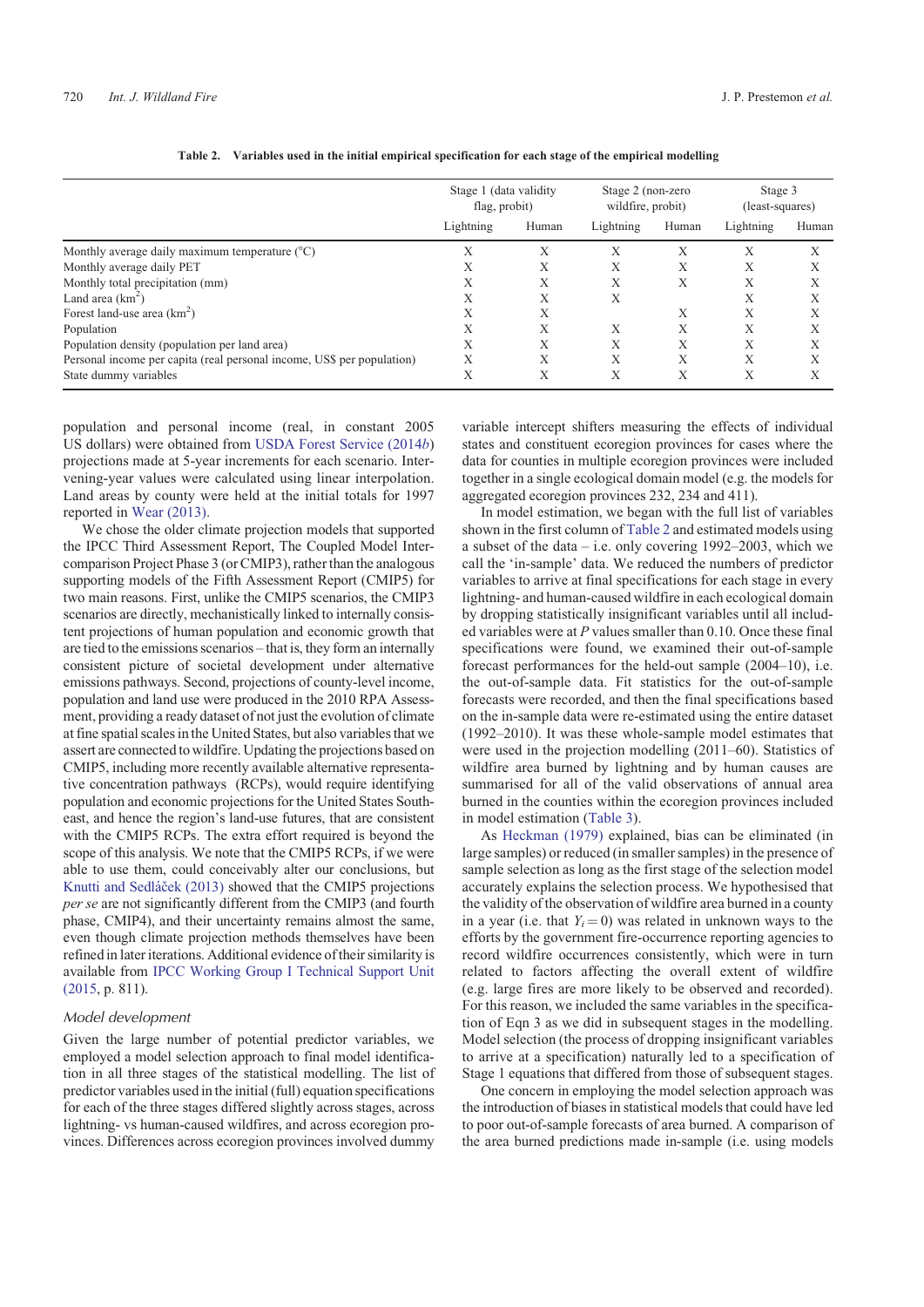<span id="page-6-0"></span>

|                       |                                              | Ecoregion province number |      |            |               |                                      |
|-----------------------|----------------------------------------------|---------------------------|------|------------|---------------|--------------------------------------|
|                       |                                              | 221                       | 222  | 231        | 232, 234, 411 | 251, 255, 311,<br>315, 321, 331, 332 |
| Lightning wildfire    | Valid observations                           | 1601                      | 1423 | 4687       | 4504          | 1132                                 |
|                       | Mean area burned observed (ha)               | 12                        |      | 15         | 127           | 24                                   |
|                       | Standard deviation area burned observed (ha) | 95                        | 110  | 143        | 1599          | 182                                  |
|                       | Minimum area burned observed (ha)            | $\theta$                  |      | $\sqrt{ }$ | $\theta$      |                                      |
|                       | Maximum area burned observed (ha)            | 2361                      | 4047 | 5564       | 50226         | 3844                                 |
| Human-caused wildfire | Valid observations                           | 1601                      | 1423 | 4687       | 4504          | 1132                                 |
|                       | Mean area burned observed (ha)               | 244                       | 113  | 154        | 271           | 403                                  |
|                       | Standard deviation area burned observed (ha) | 701                       | 348  | 396        | 928           | 1804                                 |
|                       | Minimum area burned observed (ha)            | $\theta$                  |      | $\Omega$   | $\Omega$      |                                      |
|                       | Maximum area burned observed (ha)            | 10884                     | 5404 | 10035      | 29278         | 32786                                |

**Table 3. Summary statistics for wildfire area burned for annual area burned by county, in hectares, 1992–2010**

estimated with data for 1992–2003) with the area burned predicted out-of-sample (i.e. 2004–10) allowed us to evaluate whether the model selection procedure resulted in reduced forecast performance. Goodness-of-fit measures included bias (average prediction error in area burned), percentage bias, root mean-squared error, maximum absolute error and mean absolute error. Bias was a primary criterion used to evaluate forecast performance, whereas the other fitness measures were used secondarily. If bias was detected in out-of-sample performance, we returned to the full model specifications and did not drop some 'borderline' variables (i.e. those with *P* values in the 0.10 to 0.20 range). This process was continued until a final specification for each stage was identified.<sup>3</sup>

The final empirical specification of the three-stage selection models depended in part on whether the coefficient estimate for the IMR from the first stage was statistically significant in the second-stage model estimate. If not, the first stage was dropped for the final version of the second- and third-stage model estimates ([Table 1](#page-3-0)), resulting in the standard two-stage selection model (i.e. Stages 2 and 3 in our framework) described by [Heckman \(1979\).](#page-14-0)

Not included among the list of potential predictor variables ([Table 2](#page-5-0)) were direct measures of wildfire suppression, prescribed fire, the fuel treatment effects of wildfire, or fire prevention. Firefighting organisations in the United States seek to comply with standards advanced by the National Fire Protection Association, which recommend that capacity levels adjust to changing densities of structures and other landscape features at risk of fireto maintain minimum staffing and average response times (e.g. [National Fire Protection Association 2015](#page-14-0)). We therefore assume that firefighting agencies adjust their staffing and response times in step with changes in values at risk that were measured by the land-use and other socioeconomic variables included in the statistical equations. Omission of variables that would account for the fuel treatment effects of wildfire (e.g. [Mercer](#page-14-0) *et al.* 2007), which tend to reduce area burned in subsequent periods, implies that such treatment effects are accounted for generally by the intercepts and variables accounting for states and ecoregions, which capture historical wildfire activity. A shortcoming of this assumption is that in places with large positive changes in projected wildfire, these projections would be positively biased, and the reverse would be true for locations with large negative changes in projected wildfire. Another underlying assumption is that the relationship of wildfire to the included variables takes into account the effects of prescribed fire on annual area burned. Prescribed fire currently is, and has been historically, an important part of public and private management of southern pine forests, especially in ecoregion provinces 231 and 232. The implication of explicitly omitting them in these two provinces in particular is that prescribed fire activity, including operational windows for burning, is assumed to be explained by the societal and climatic variables already appearing in the estimated statistical models. Finally, studies show that wildfire prevention efforts are effective in reducing occurrences of wildfire (e.g. [Prestemon](#page-14-0) *et al.* [2010\)](#page-14-0). An assumption of our modelling was therefore that the other included variables in the statistical models adequately accounted for the spatial and temporal variations in wildfire prevention efforts.

#### Monte Carlo simulations

Future states of nature are inherently uncertain; this applies to both climate and societal factors affecting wildfire. In our analyses, annual area burned for each county was predicted using three-stage statistical models using climate variables extracted from each of the nine climate model realisations.<sup>4</sup> All such models have uncertainties regarding their predictions, and this uncertainty can be used, in conjunction with the model uncertainty in the nine-member ensemble of GCM–emission scenario realisations, to describe the range of potential futures. Median annual area burned projections (where the median is the middle projected value in a Monte Carlo simulation) and probability bounds around the median can provide the analyst

<sup>&</sup>lt;sup>3</sup>Goodness-of-fit measures were also used to compare the three-stage approach with a simple Tobit model, which predicted area burned as a truncated variable (continuous from zero), and ignored model selection. We found that the Tobit generally had larger bias than the three-stage selection model.

<sup>4</sup> The models estimated in the first-stage equations using historical data (Appendix S1, Tables S1 through S4) provided the probit model parameter estimates needed to generate IMRs for projection years for all counties.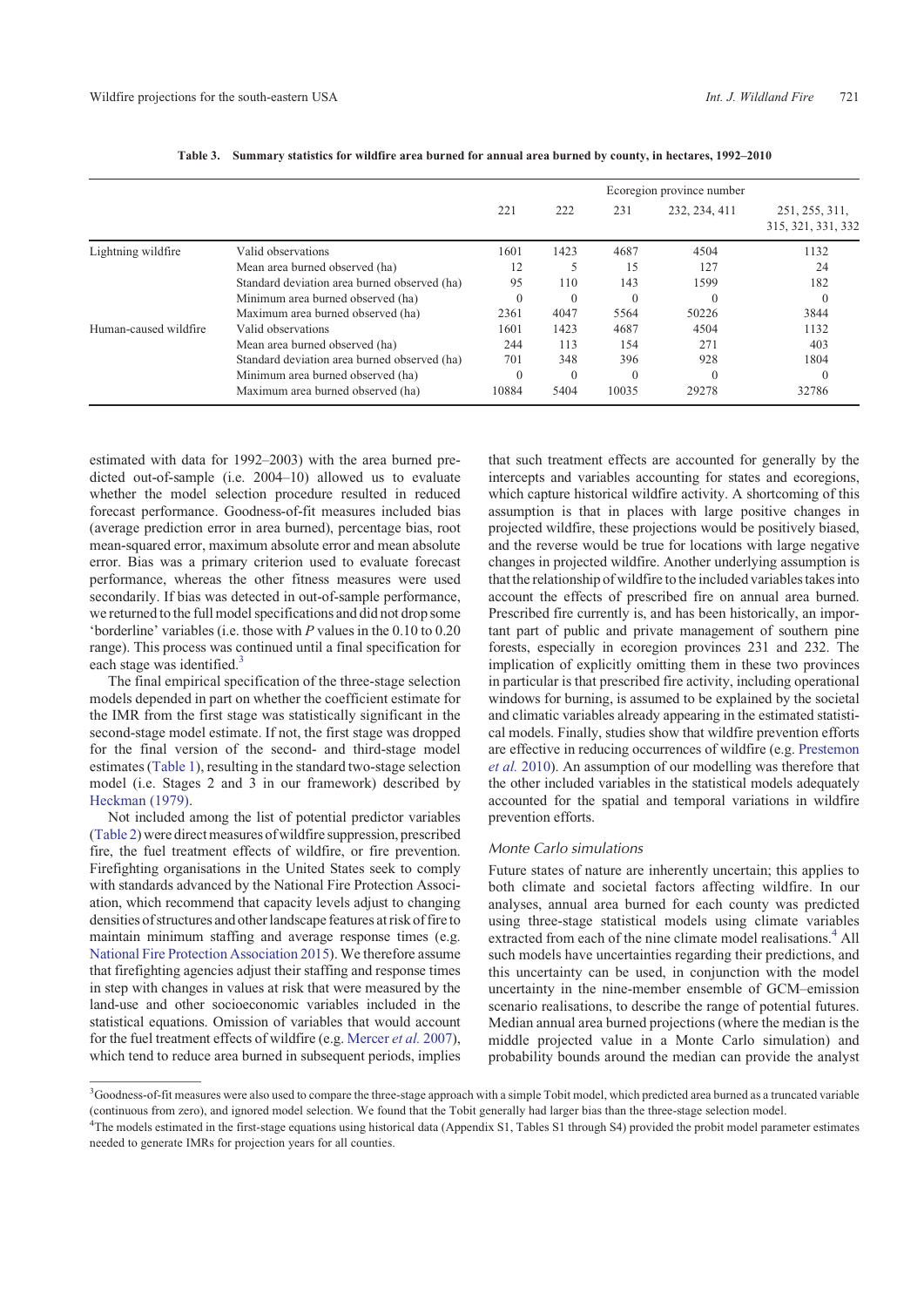with a sense of the range of future possible wildfire outcomes for any desired location or area of inference (down to the smallest modelling unit).

To describe the range of potential outcomes in our projections, we conducted Monte Carlo simulations of equation estimates. These simulations randomly selected samples, with replacement, from among the observations in the historical time series, and then used the resulting equation estimates in each iteration to project wildfire in each county in each of the years 2011–60; 2006 and 2010 wildfire burned areas were also predicted using historical data. Across all scenario–GCM combinations, these produced a total of 2250 iterations of projections for each county for each year. From these iterations, we summarised quantile distribution bounds of expected wildfire for every county, for both lightning- and human-ignited wildfire, and their sum. We also did these summaries for other higher-level spatial units of inference, including by state, and by ecosystem province-based ecological domain of counties in the south-eastern US.

#### Equation estimation results

The first-stage equations (*Stata/MP 13.1*, StataCorp LP, College Station, TX) were used in all statistical modelling; probit models predicting whether a county's observation of wildfire area burned for the calendar year was valid  $(Y_i = 0)$  or considered to be not valid  $(Y_i = 1)$  were the same for both lightning- and human-ignited wildfires, because K. C. Short (unpubl. data) judged validity for the entire county and year in question for all wildfires recorded, regardless of cause. Equation estimates (summarised in [Tables 4](#page-8-0) and [5](#page-9-0), with detailed statistical results shown in Appendix S1, Tables S1–S4, available as online supplementary material) showed that non-valid data were often related to the state where the county was located, as well as to factors that affected the number of wildfire occurrences. The direction of the effect of many weather-related variables indicated that the probability of a non-valid observation was related in a complex way to weather and climate, with some months showing positive relationships, and others negative, for each of maximum temperature, PET and precipitation. For ecoregion province 221, there was a negative relationship of non-valid data with personal income per capita and a positive relationship with population density. For 222, a negative relationship to personal income per capita was also found, whereas population was positively related. Forest area in this equation was negatively related, which might be linked to the idea that wildfires occurring in heavily wooded areas often go unreported, or could be connected to other problems with reporting accuracy. For counties in 231, land area was negatively related, whereas forest area was positively related to data validity, a result that is difficult to explain. It should be noted that the first-stage probit model for counties in ecoregion provinces 251, 255, 311, 315, 321, 331 and 332 (whose counties were grouped together in a single ecological domain for modelling) had broad insignificance, including the intercept. Thus, for both lightning- and human-ignited wildfire models,

the three-stage approach collapsed to a two-stage model in this ecological domain.

The results of second- and third-stage statistical models are summarised in [Tables 4](#page-8-0) an[d 5](#page-9-0) (with detailed results available in Appendix S1, Tables S5–S14). For the lightning wildfires [\(Table 4](#page-8-0)), the IMR produced by the first-stage equation was found to be positively related to the probability that wildfire in the county was zero for the counties grouped together for the ecological domain defined by ecoregion provinces 232, 234 and 411, and in ecoregion province 222. For counties in ecoregion province 231, the relationship was negative. For the counties in the other ecological domain consisting of ecoregion provinces 251, 255, 311, 315, 321, 331 and 332, the first-stage probit model was not significant, so that no IMR was included; for 221, the IMR from the first stage was not statistically significant in initial second-stage model estimates and was therefore dropped from the final specification. For lightning wildfires, land area of the county, included in four out of five lightning model secondstage specifications, had a positive effect on the likelihood that a county had non-zero lightning wildfire; that is, larger counties were more likely to have had at least one lightning fire occurrence. Forest area was included in only two models: counties for the ecological domain consisting of ecoregion provinces 251, 255, 311, 315, 321, 331 and 332, where it was positively related, and counties in ecoregion province 231, where it was negative but not significant (but where land area was positive).<sup>5</sup> Personal income per capita was positively related to non-zero lightning fire in counties of the ecological domain containing ecoregion provinces 232, 234 and 411, and counties in ecoregion province 221, but negatively for those in 222. When population density entered the second-stage model, its effect was negative. Weather variables had effects that were generally expected based on theory: precipitation was negatively related to non-zero lightning fires in most cases, whereas temperature and PET were both positively related. In most cases, these models were substantially simpler than the second-stage (and first-stage) selection equations, limited to a few climate and societal variables, and land use. In one case, namely the model of lightning wildfire area burned in counties of ecoregion province 222, the area burned was a function of just a constant and a statistically insignificant IMR from the second-stage equation. Land area, when it appeared, was positively related. In ecoregion province 231, the positive sign on land area was accompanied by a negative sign on forest area, a result that was not necessarily expected. The only societal variable affecting area burned other than forest area, a land-use measure, was population density, which appeared in the finalstage model for counties in the ecological domain containing ecoregion provinces 251, 255, 311, 315, 321, 331 and 332. Here, its effect was negative. This appears reasonable because more densely populated counties would have more breaks in the landscape that slow wildfire spread, so that wildfire sizes should be smaller, all other things being equal. For area burned in the final stage of lightning wildfire, weather variables were also related as expected from theory – precipitation, negatively, and temperature and PET, positively.

 $5$ In model development using in-sample data, 1992–2003, forest area was statistically significant. But when the final model was estimated using all data (1992– 2010), its significance disappeared. We included it in this specification based on its in-sample model significance.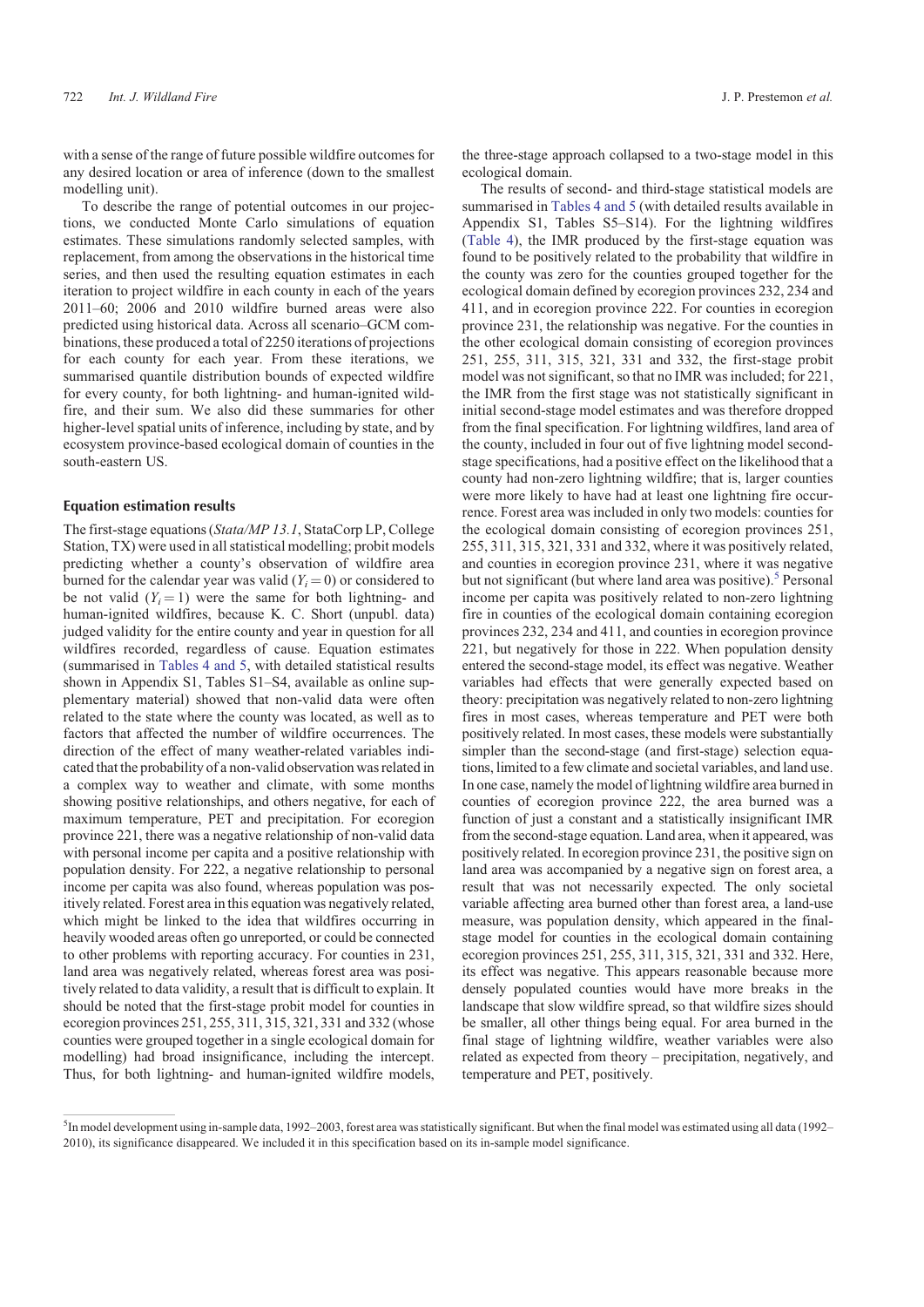<span id="page-8-0"></span>**Table 4. Lightning-ignited wildfire summary statistical results (first-, second-, third-stage models), by ecoregion province** For each variable in each column, the three indicators refer to the first, second and third stages of the selection models. '+' implies a positive and '-' a negative parameter estimate that was significantly different from zero at 10% or stronger; '0' implies no statistically significant effect (or not included in the model). T is temperature in degrees Celsius, PET is potential evapotranspiration

| Predictor variable              | 221              | 222                      | 231            | 232, 234, 411 | 251, 255, 311, 315, 321, 331, 332 |
|---------------------------------|------------------|--------------------------|----------------|---------------|-----------------------------------|
| Weather variables               |                  |                          |                |               |                                   |
| January average max. T          | $-, 0, 0$        | 0, 0, 0                  | $-, 0, 0$      | $-, 0, 0$     | 0, 0, 0                           |
| March average max. T            | $+, 0, 0$        | 0, 0, 0                  | $+,-,0$        | $+, 0, 0$     | 0, 0, 0                           |
| May average max. T              | $+, 0, 0$        | 0, 0, 0                  | $-, 0, 0$      | $-, 0, 0$     | $0, +, 0$                         |
| July average max. T             | 0, 0, 0          | 0, 0, 0                  | $+, 0, 0$      | $+, 0, 0$     | 0, 0, 0                           |
| September average max. T        | $-, 0, 0$        | $-, 0, 0$                | $-, 0, 0$      | $+, -, 0$     | $0, +, 0$                         |
| January average PET             | $+, +, 0$        | $-, 0, 0$                | $+, +, +$      | $+, +, +$     | 0, 0, 0                           |
| March average PET               | $-, 0, 0$        | 0, 0, 0                  | $-, 0, +$      | $-, 0, 0$     | 0, 0, 0                           |
| May average PET                 | $+, 0, 0$        | $-, 0, 0$                | $+, 0, 0$      | $+, +, 0$     | 0, 0, 0                           |
| July average PET                | $+, 0, 0$        | $+, +, 0$                | $-, 0, 0$      | $-, 0, 0$     | 0, 0, 0                           |
| September average PET           | $+, 0, 0$        | $+, 0, 0$                | $-, 0, 0$      | $-, 0, 0$     | 0, 0, 0                           |
| January average precipitation   | $-, 0, 0$        | 0, 0, 0                  | $+, 0, 0$      | $+, 0, -$     | 0, 0, 0                           |
| March average precipitation     | $+, 0, -$        | 0, 0, 0                  | $0, -, 0$      | $+, 0, 0$     | 0, 0, 0                           |
| May average precipitation       | $+, -, 0$        | 0, 0, 0                  | $-,-,0$        | $+, 0, -$     | 0, 0, 0                           |
| July average precipitation      | 0, 0, 0          | 0, 0, 0                  | $+, -, 0$      | $+, 0, 0$     | 0, 0, 0                           |
| September average precipitation | $+, -, 0$        | $+, 0, 0$                | $0, +, 0$      | 0, 0, 0       | 0, 0, 0                           |
| Biophysical variables           |                  |                          |                |               |                                   |
| Land area                       | $+, +, 0$        | $0, +, 0$                | $-, +, +$      | $0, +, +$     | $0, 0, +$                         |
| Forest area                     | 0, 0, 0          | $-, 0, 0$                | $+, -, -$      | 0, 0, 0       | $0, +, 0$                         |
| Socioeconomic variables         |                  |                          |                |               |                                   |
| Population                      | 0, 0, 0          | $+, 0, 0$                | 0, 0, 0        | 0, 0, 0       | 0, 0, 0                           |
| Population density              | $+, -, 0$        | 0, 0, 0                  | $0, -, 0$      | 0, 0, 0       | $0, -, -$                         |
| Personal income per capita      | $-, +, 0$        | $-,-,0$                  | 0, 0, 0        | $0, +, 0$     | 0, 0, 0                           |
| Categorical variables           |                  |                          |                |               |                                   |
| Alabama                         | 0, 0, 0          | $-, 0, 0$                | $+, -, 0$      | 0, 0, 0       | 0, 0, 0                           |
| Arkansas                        | 0, 0, 0          | $-, 0, 0$                | $+, +, 0$      | 0, 0, 0       | 0, 0, 0                           |
| Florida                         | 0, 0, 0          | 0, 0, 0                  | 0, 0, 0        | 0, 0, 0       | 0, 0, 0                           |
| Georgia                         | $+, 0, 0$        | 0, 0, 0                  | $+, 0, 0$      | $+, 0, 0$     | 0, 0, 0                           |
| Kentucky                        | $+, 0, 0$        | $-, 0, 0$                | 0, 0, 0        | 0, 0, 0       | 0, 0, 0                           |
| Louisiana                       | 0, 0, 0          | 0, 0, 0                  | $+, -, 0$      | $+, 0, 0$     | 0, 0, 0                           |
| Mississippi                     | 0, 0, 0          | 0, 0, 0                  | $+, 0, 0$      | $-, 0, 0$     | 0, 0, 0                           |
| North Carolina                  | $-, 0, 0$        | 0, 0, 0                  | 0, 0, 0        | $-, 0, 0$     | 0, 0, 0                           |
| Oklahoma                        | 0, 0, 0          | $-, 0, 0$                | $+, 0, 0$      | 0, 0, 0       | 0, 0, 0                           |
| South Carolina                  | 0, 0, 0          | 0, 0, 0                  | 0, 0, 0        | 0, 0, 0       | 0, 0, 0                           |
| Tennessee                       | $+, -, 0$        | 0, 0, 0                  | $+, 0, 0$      | 0, 0, 0       | 0, 0, 0                           |
| Texas                           | 0, 0, 0          | 0, 0, 0                  | $+, 0, 0$      | $-, 0, 0$     | 0, 0, 0                           |
| Virginia                        | 0, 0, 0          | 0, 0, 0                  | 0, 0, 0        | 0, 0, 0       | 0, 0, 0                           |
| Province 234                    | 0, 0, 0          | 0, 0, 0                  | 0, 0, 0        | $-,-,0$       | 0, 0, 0                           |
| Province 411                    | 0, 0, 0          | 0, 0, 0                  | 0, 0, 0        | 0, 0, 0       | 0, 0, 0                           |
| Province 255                    | 0, 0, 0          | 0, 0, 0                  | 0, 0, 0        | 0, 0, 0       | $0, -, 0$                         |
| Inverse Mills ratios            |                  |                          |                |               |                                   |
| Second stage                    | $\boldsymbol{0}$ |                          |                |               | $\boldsymbol{0}$                  |
|                                 |                  | $^{+}$<br>$\overline{0}$ | $\overline{0}$ |               |                                   |
| Third stage                     |                  |                          |                | $^{+}$        |                                   |

For human-ignited wildfires ([Table 5\)](#page-9-0), only one secondstage model included land area, consisting of the counties of the ecological domain containing ecoregion provinces 232, 234 and 411, and its effect was positive. Forest area was included in the other second-stage models, and its effect was positive. Personal income per capita had varying effects, including a positive effect for ecoregion provinces 232, 234 and 411, and a negative effect for counties in 221 and 231. Population density had a positive effect on the probability of non-zero human-ignited wildfire for counties in 251, 255, 311, 315, 321, 331 and 332. Population itself, however, had a generally positive effect for counties whose models included it: ecoregion provinces 222 and 231. This makes sense because higher population density would mean that there are fewer people in close proximity to wildlands, while higher populations should be connected to more chances for wildfires to be accidentally ignited through any number of specific causes (e.g. debris-burning, children, campfires, equipment). In nearly all cases, weather variables had the expected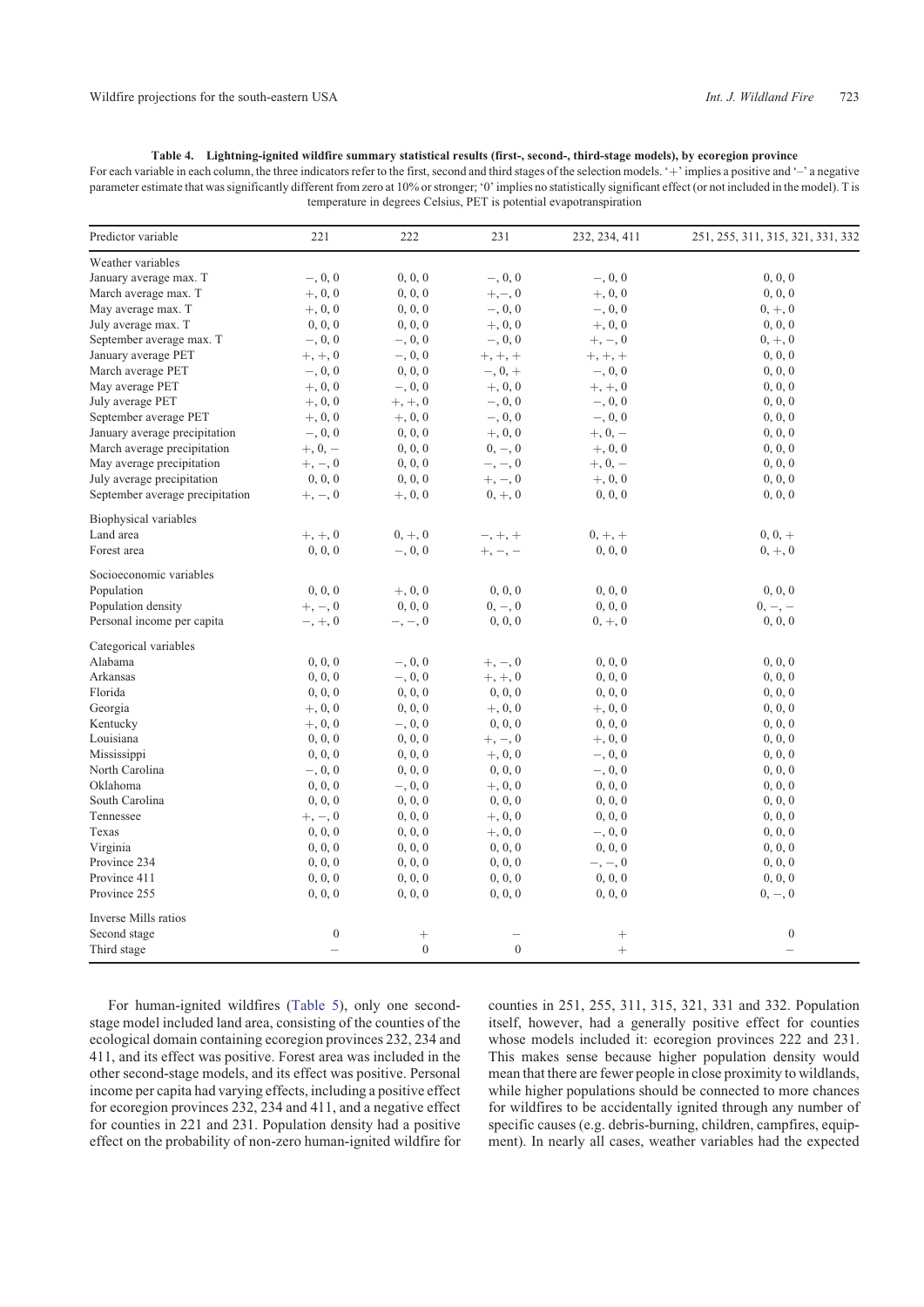<span id="page-9-0"></span>**Table 5. Human-ignited wildfire summary statistical results province (first-, second-, third-stage models), by ecoregion province** For each variable in each column, the three indicators refer to the first, second and third stages of the selection models. '+' implies a positive and '-' a negative parameter estimate that was significantly different from zero at 10% or stronger; '0' implies no statistically significant effect (or not included in the model). T is temperature in degrees Celsius, PET is potential evapotranspiration

| Predictor variable              | 221                      | 222          | 231                | 232, 234, 411  | 251, 255, 311, 315, 321, 331, 332 |
|---------------------------------|--------------------------|--------------|--------------------|----------------|-----------------------------------|
| Weather variables               |                          |              |                    |                |                                   |
| January average max. T          | $-, 0, 0$                | 0, 0, 0      | $-, 0, 0$          | $-, 0, 0$      | 0, 0, 0                           |
| March average max. T            | $+, 0, 0$                | 0, 0, 0      | $+, 0, 0$          | $+, 0, 0$      | 0, 0, 0                           |
| May average max. T              | $+, 0, 0$                | 0, 0, 0      | $-, 0, 0$          | $-, 0, 0$      | 0, 0, 0                           |
| July average max. T             | 0, 0, 0                  | $0, 0, +$    | $+, 0, 0$          | $+, 0, 0$      | 0, 0, 0                           |
| September average max. T        | $-, 0, 0$                | $-, 0, 0$    | $-, 0, 0$          | $+, 0, -$      | $0, +, 0$                         |
| January average PET             | $+, 0, 0$                | $-, +, 0$    | $+, 0, +$          | $+, 0, +$      | 0, 0, 0                           |
| March average PET               | $-, 0, 0$                | $0, 0, +$    | $-, 0, 0$          | $-, 0, 0$      | 0, 0, 0                           |
| May average PET                 | $+, 0, 0$                | $-, 0, 0$    | $+, 0, 0$          | $+, 0, 0$      | 0, 0, 0                           |
| July average PET                | $+, 0, 0$                | $+, 0, 0$    | $-, 0, 0$          | $-, 0, 0$      | 0, 0, 0                           |
| September average PET           | $+, 0, 0$                | $+, 0, 0$    | $-, 0, 0$          | $-, 0, 0$      | 0, 0, 0                           |
| January average precipitation   | $-, 0, 0$                | 0, 0, 0      | $+, 0, 0$          | $+, 0, 0$      | 0, 0, 0                           |
| March average precipitation     | $+, 0, 0$                | $0, 0, -$    | $0, -, -$          | $+, 0, 0$      | $0, 0, -$                         |
|                                 |                          |              | $-, 0, 0$          |                |                                   |
| May average precipitation       | $+, -, 0$                | 0, 0, 0      |                    | $+, 0, 0$      | 0, 0, 0                           |
| July average precipitation      | 0, 0, 0                  | 0, 0, 0      | $+, 0, 0$          | $+, 0, 0$      | 0, 0, 0                           |
| September average precipitation | $+, 0, 0$                | $+, -, 0$    | 0, 0, 0            | $0, -, 0$      | 0, 0, 0                           |
| Biophysical variables           |                          |              |                    |                |                                   |
| Land area                       | $+, 0, 0$                | 0, 0, 0      | $-, 0, 0$          | 0, 0, 0        | 0, 0, 0                           |
| Forest area                     | $0, +, +$                | $-, +, +$    | $+, +, 0$          | $0, +, 0$      | $0, +, +$                         |
| Socioeconomic variables         |                          |              |                    |                |                                   |
| Population                      | 0, 0, 0                  | $+, -, 0$    | $0, +, +$          | $0, +, +$      | $0, +, 0$                         |
| Population density              | $+, 0, 0$                | 0, 0, 0      | $0, 0, -$          | $0, 0, -$      | $0, -, 0$                         |
| Personal income per capita      | $-,-,0$                  | $-$ , 0, $-$ | $0, -, -$          | 0, 0, 0        | 0, 0, 0                           |
| Categorical variables           |                          |              |                    |                |                                   |
| Alabama                         | 0, 0, 0                  | $-, 0, 0$    | $+, +, +$          | 0, 0, 0        | 0, 0, 0                           |
| Arkansas                        | 0, 0, 0                  | $-, 0, 0$    | $+, 0, 0$          | 0, 0, 0        | 0, 0, 0                           |
| Florida                         | 0, 0, 0                  | 0, 0, 0      | 0, 0, 0            | 0, 0, 0        | 0, 0, 0                           |
| Georgia                         | $+, 0, 0$                | 0, 0, 0      | $+, 0, 0$          | $+, 0, 0$      | 0, 0, 0                           |
| Kentucky                        | $+, 0, +$                | $-, 0, 0$    | 0, 0, 0            | 0, 0, 0        | 0, 0, 0                           |
| Louisiana                       | 0, 0, 0                  | 0, 0, 0      | $+, 0, 0$          | $+, 0, 0$      | 0, 0, 0                           |
| Mississippi                     | 0, 0, 0                  | 0, 0, 0      | $+, 0, +$          | $-, 0, 0$      | 0, 0, 0                           |
| North Carolina                  | $-, 0, 0$                | 0, 0, 0      | 0, 0, 0            | $-, 0, 0$      | 0, 0, 0                           |
| Oklahoma                        | 0, 0, 0                  | $-, 0, 0$    | $+, 0, +$          | 0, 0, 0        | $0, -, 0$                         |
| South Carolina                  | 0, 0, 0                  | 0, 0, 0      | 0, 0, 0            | 0, 0, 0        | 0, 0, 0                           |
| Tennessee                       | $+, 0, 0$                | 0, 0, 0      | $+, 0, 0$          | 0, 0, 0        | 0, 0, 0                           |
| Texas                           | 0, 0, 0                  | 0, 0, 0      | $+, 0, +$          | $-, 0, 0$      | 0, 0, 0                           |
| Virginia                        | 0, 0, 0                  | 0, 0, 0      | 0, 0, 0            | 0, 0, 0        | 0, 0, 0                           |
| Province 234                    | 0, 0, 0                  | 0, 0, 0      | 0, 0, 0            | $-,-,0$        | 0, 0, 0                           |
| Province 411                    |                          | 0, 0, 0      |                    | $0, 0, +$      | 0, 0, 0                           |
| Province 255                    | 0, 0, 0<br>0, 0, 0       | 0, 0, 0      | 0, 0, 0<br>0, 0, 0 | 0, 0,          |                                   |
|                                 |                          |              |                    |                | 0, 0, 0                           |
| Inverse Mills ratios            |                          |              |                    |                |                                   |
| Second stage                    | $\! + \!\!\!\!$          |              | $^{+}$             |                | $\boldsymbol{0}$                  |
| Third stage                     | $\overline{\phantom{0}}$ | $^{+}$       | $+$                | $\overline{0}$ | $^{+}$                            |

signs in these second-stage model estimates. Final-stage area burned models for human-ignited wildfires, like lightning wildfires, also demonstrated a tendency (except for ecoregion province 231) to be simpler, including fewer predictor variables.

Land area and forest area were both positively related to area burned. This indicates that a prediction of forest area loss would be connected to a decline in the area burned by human-ignited wildfires. In these final-stage equations, population density had a negative effect on the area burned by human-caused wildfires

in counties of the ecological domain containing ecoregion provinces 251, 255, 311, 315, 321, 331 and 332, and those of ecoregion province 231. The finding on population density is consistent with the idea that a greater density of humans is linked to more fuel breaks in the landscape and greater opportunities for wildfire suppression resources to access and extinguish active fires. In contrast, higher overall populations in counties of ecoregion province 222 were linked to more area burned by human-caused wildfires. This is logical because more people are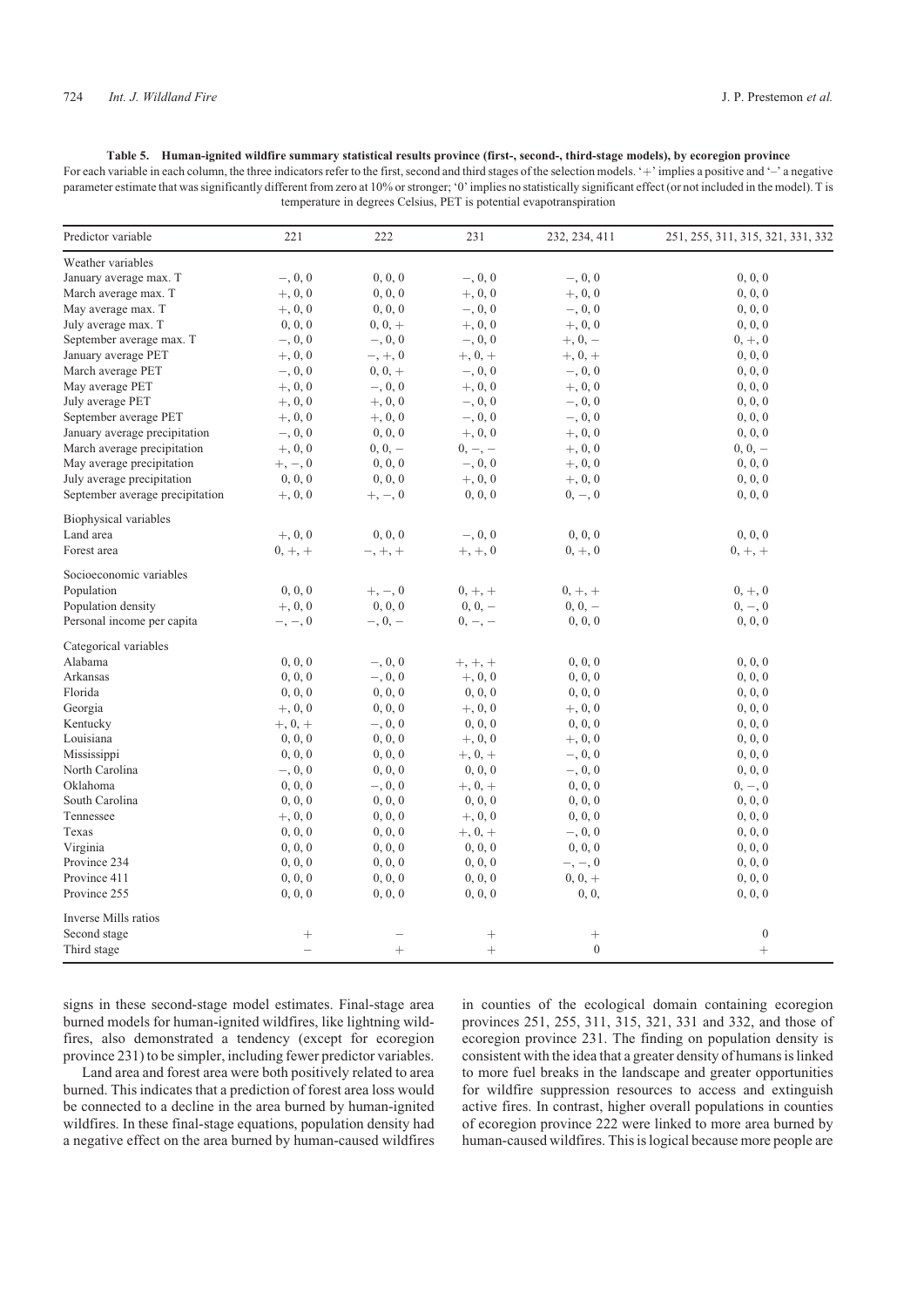<span id="page-10-0"></span>in contact with the wildland, creating more opportunities to ignite wildfires, but also have them recorded by fire management agencies. Personal income per capita was found to be negatively related to area burned for counties of ecoregion province 222 and 231. The negative relationship makes sense from an economics perspective: locations with higher wealth generally have greater financial resources available for fire suppression and prevention, leading to smaller overall wildfires. Such locations also typically have greater values at risk, which would compel greater investments in suppression and prevention. Finally, the IMRs from the first and second stage were usually statistically significant and positively related to area burned, indicating that places with more likely non-zero wildfire tend to also have larger wildfires, all other things being equal, which, in turn, indicates the importance of accounting for this tendency.

#### Monte Carlo simulation of projected wildfire futures

While individual iteration data for each county and each of the 2250 iterations performed in this projection of the annual area burned future of wildfire in the Southeast are available from the authors on request,<sup>6</sup> Appendix S2, available as online supplementary material, describes these graphically. In Appendix S2, charts show projected annual area burned over the projection period for each state and each ecosystem province-based ecological domain. For a concise description, Figs 2[–4](#page-11-0) display the Southeast-wide summary for lightning and human causes and for total wildfire respectively.

The results of Monte Carlo simulations are probability distributions of projected wildfire in the Southeast, given our modelling and projection assumptions, and it is from these that we extract median and quantile information in our discussion of the projection results. Our results show that, for the projection period after 2010, there is a wide range in potential outcomes consistent with the historical data and our chosen scenarios of projected climate and societal futures. This is apparent for the extent of both lightning- and human-ignited wildfire area burned in the south-eastern US. However, from 2011 on, it is apparent that the expected annual area burned by lightning rises over time.<sup>7</sup> This increase is projected in percentage terms for every state and ecosystem province ([Table 6\)](#page-12-0). The average of the Monte Carlo median area burned by lightning rises by an average of  $\sim 616$  ha per year across the entire region from the 2016–20 average of the Monte Carlo median to the 2056–60 average of the Monte Carlo median, a 34% rise.<sup>8</sup> For human-ignited wildfires, the picture is different. The average of the Monte Carlo median area burned declines 373 ha per year across the entire region, a 6% fall. Human-ignited wildfires represent the majority of annual area burned in the region. Projections indicate that their human share will drop from 76% of all area burned in the 2016–20 period to  $\sim69\%$  by 2056–60. The net effect of these changes across the Southeast in total is that expected annual area burned by wildfires



**Fig. 2.** Projections of lightning-ignited wildfires, 2006 and 2010–60, for the south-eastern US, in aggregate (i.e. the sum of wildfire for all counties in the region), including upper and lower 90% bounds of 2250 Monte Carlo iterations of models under all scenario and general circulation model (GCM) realisations. (Note: No projections were made for 2005, 2007, 2008 or 2009.)



**Fig. 3.** Projections of human-ignited wildfires, 2006 and 2010–60, for the south-eastern US, in aggregate (i.e. the sum of area burned for all counties in the region), including upper and lower 90% bounds of 2250 Monte Carlo iterations of models under all scenario and general circulation model (GCM) realisations. (Note: No projections were made for 2005, 2007, 2008 or 2009.)

<sup>6</sup> That is, data can be summarised at the county level for any of the nine emission scenario–GCM combinations. Results generally indicate substantial ranges in potential futures, with the A2 scenario combinations generating higher levels of wildfire and the B2 the lowest amounts, although these trends vary across space.

 $7$ The higher level of predicted area burned for 2006 in these figures is due to the unusually fire-prone conditions found in many parts of the Southeast that year, especially from lightning and in states along the Atlantic coast and much of the Gulf of Mexico coast, compared with 2011–15 projections.

<sup>&</sup>lt;sup>8</sup>We compared the average of the Monte Carlo median area burned for 2056–60 with the average of the Monte Carlo median area burned projected for 2016–20 rather than with a historical (pre-2011) period because of missing data in the pre-2011 period.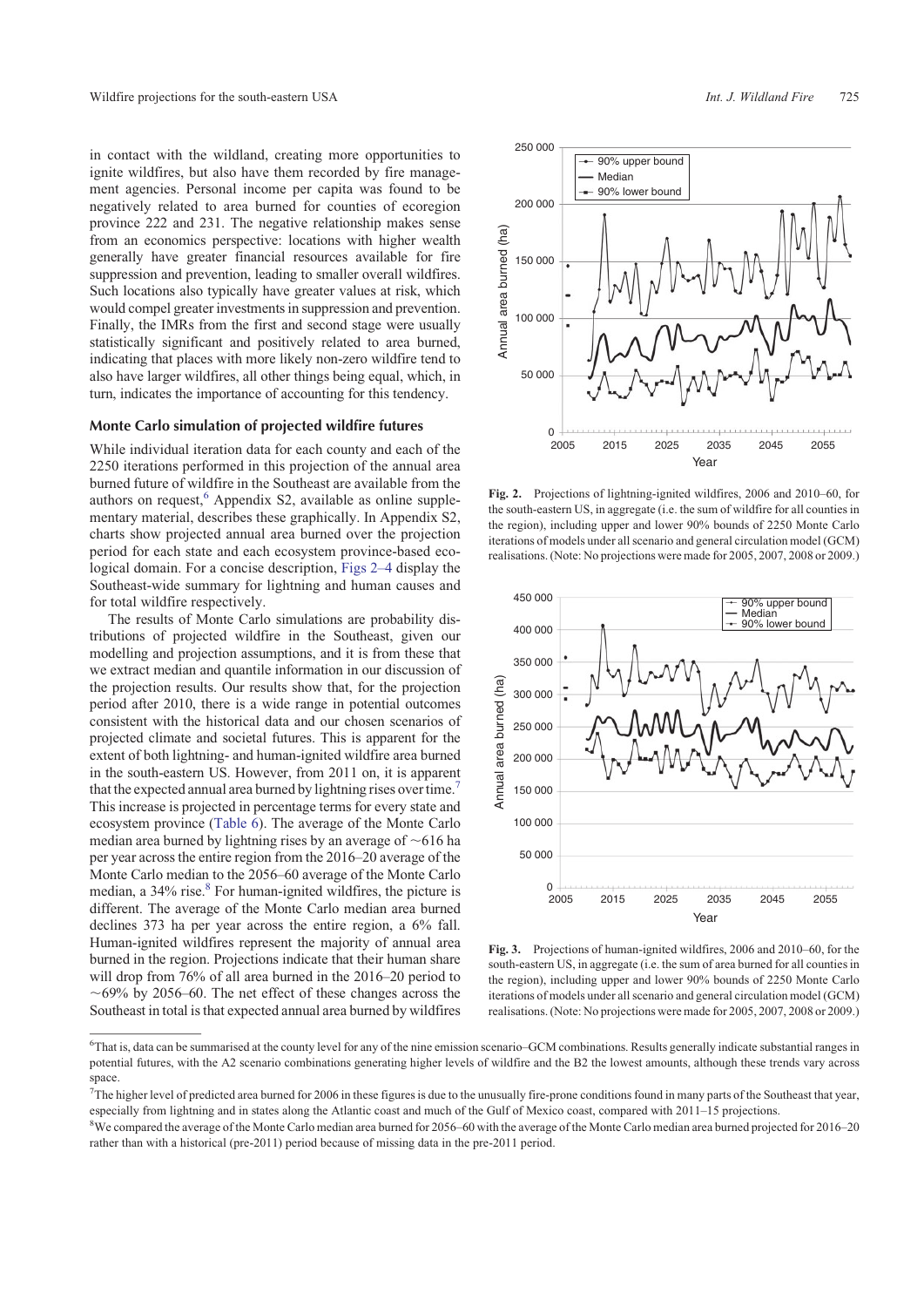<span id="page-11-0"></span>

**Fig. 4.** Projections of all wildfires combined, 2006 and 2010–60, for the south-eastern US, in aggregate (i.e. the sum of area burned for all counties in the region), including upper and lower 90% bounds of 2250 Monte Carlo iterations of models under all scenario and general circulation model (GCM) realisations. (Note: No projections were made for 2005, 2007, 2008 or 2009.)

of all causes is projected to rise by  $\sim$ 4% by 2056–60 compared with 2016–20.

Such changes at the regional level mask more substantial, and sometimes contrasting projected changes for geographical subsets of the region. For example, Florida and Louisiana are projected to see median wildfire area burned rise by 15 and 30% respectively. Other states with smaller expected rises include Georgia, Mississippi, North Carolina, Oklahoma, South Carolina and Texas. States with projected double-digit percentage declines include Arkansas, Kentucky, Tennessee and Virginia. Ecoregion provinces 221, 222 and 231 are each projected to have double-digit percentage declines in median annual area burned, but double-digit percentage increases in expected annual area burned are projected for ecoregion provinces 232, 234 and 411. It should be emphasised that great uncertainties exist in the likelihood of projected changes, even in the context of our modelling assumptions. The 90% upper and lower bounds, documented in [Figs 2–](#page-10-0)4, and those for individual states and ecoregion provinces available in Appendix S2, are indicators that definitive conclusions cannot be made about the ultimate changes in wildfire in any state or ecoregion province.

The results suggest that changes in society have a large impact on human-ignited wildfires and a smaller impact on lightningignited wildfires. We summarise the net effects of the projected net reductions in forestland, and increases in income and human population across the region in Fig. 5. This figure was constructed by: (1) projecting wildfire allowing only changes in the climate variables from all nine climate realisations while holding land use, income and population constant at levels observed in 2006; and (2) subtracting the mean projection from the mean projections reported in [Figs 2](#page-10-0)–4 that do allow land use, income and population to change. Fig. 5 therefore demonstrates the net effects of the land-use, income and population variables on our



**Fig. 5.** Projected effects of changes, in percentage, in wildfire annual area burned in the Southeast owing to changes in land use and other socioeconomic variables, mean effect across all scenario–GCM combinations, in 5-year increments, in aggregate (i.e. the sum of area burned for all counties in the region), 2015–60.

projections. The figure shows that land-use and socioeconomic variables have a minimal effect on projected lightning-ignited fire areas; changes in these variables reduce projected lightning wildfire area burned by only  $\sim$ 2% by 2060 compared with the simulation with no change in land-use and socioeconomic variables. For human-ignited wildfire, the effects are substantially greater: annual area burned by human-ignited wildfires is projected to be 23% lower in 2060 when land-use and socioeconomic variables are allowed to change, compared with holding those variables constant; conversely, ignoring land-use and socioeconomic variable changes results in a projected median that is 30% higher than our median projection. In total, the effect of land use, income and population changes is to reduce wildfire by all causes by  $\sim$ 18% in 2060 compared with what it would be if land-use and socioeconomic changes did not occur. In summary, climate change, on average, is projected to push up annual area burned in the Southeast, but changes in the distribution of fuels and other factors that are related to income and population growth serve to counteract most of the effects of climate change on area burned, largely through reductions in the annual area burned by humanignited wildfires.

## Discussion

Modelling of wildfire in the south-eastern US, to be broadly useful, requires information on whether historical data are valid. Selection models can help compensate for (a lack of) valid data. Such projections should also account for the uncertainties in both the statistical models as well as future states of nature. Finally, wildfire, particularly in the south-eastern US, is dominated by humans, who ignite the majority of wildfires and suppress nearly all of them. Humans break up landscapes, thus limiting fire spread, and, with their roads and other infrastructure, facilitate the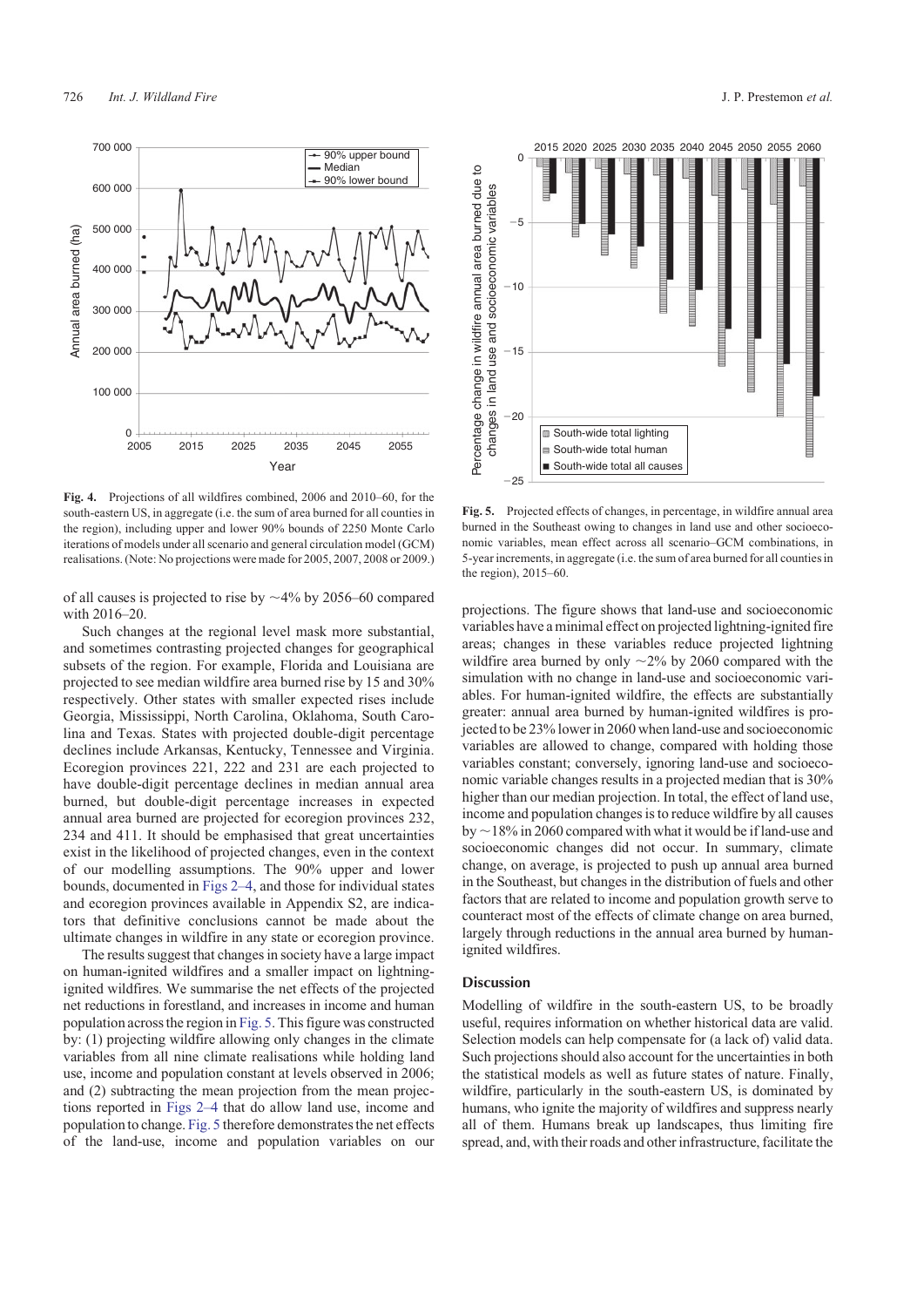| Geographic unit                           | Lightning wildfire annual<br>area burn change | Human wildfire annual<br>area burn change                 | Total wildfire annual<br>area burn change |
|-------------------------------------------|-----------------------------------------------|-----------------------------------------------------------|-------------------------------------------|
|                                           |                                               | (% change, 2056-60 average compared with 2016-20 average) |                                           |
| Alabama                                   | 39                                            | $-12$                                                     | $-3$                                      |
| Arkansas                                  | 60                                            | $-59$                                                     | $-31$                                     |
| Florida                                   | 11                                            | 16                                                        | 16                                        |
| Georgia                                   | 33                                            | $-7$                                                      | 6                                         |
| Kentucky                                  | 189                                           | $-28$                                                     | $-22$                                     |
| Louisiana                                 | 57                                            | 8                                                         | 30                                        |
| Mississippi                               | 85                                            | $-2$                                                      | 8                                         |
| North Carolina                            | 74                                            | $-10$                                                     | 4                                         |
| Oklahoma                                  | 43                                            | $-1$                                                      | 3                                         |
| South Carolina                            | 34                                            | $-7$                                                      | 5                                         |
| Tennessee                                 | 173                                           | $-62$                                                     | $-52$                                     |
| Texas                                     | 26                                            | $-5$                                                      | $\overline{4}$                            |
| Virginia                                  | 164                                           | $-50$                                                     | $-26$                                     |
| Ecoregion province 221                    | 218                                           | $-41$                                                     | $-29$                                     |
| Ecoregion province 222                    | 8                                             | $-88$                                                     | $-78$                                     |
| Ecoregion province 231                    | 55                                            | $-20$                                                     | $-10$                                     |
| Ecoregion province 232                    | 22                                            | 10                                                        | 20                                        |
| Ecoregion province 234                    | 151                                           | 34                                                        | 82                                        |
| Ecoregion province 251                    | 37                                            | 3                                                         | $\overline{4}$                            |
| Ecoregion province 255                    | 31                                            | $-5$                                                      | $-1$                                      |
| Ecoregion province 311                    | 52                                            | $\overline{2}$                                            | 6                                         |
| Ecoregion province 411                    | 5                                             | 22                                                        | 17                                        |
| Ecoregion provinces 315,<br>321, 331, 332 | 27                                            | $-3$                                                      | 3                                         |
| Southeast                                 | 34                                            | $-6$                                                      | $\overline{4}$                            |

<span id="page-12-0"></span>**Table 6. Summary of projected expected percentage changes in annual areas burned by wildfire by lightning and human causes and in total, 2056–60 compared with 2016–20**

Provinces 315, 321, 331 and 332 were represented by very few counties in the spatial domain of inference, and so their wildfire changes were not separately tracked in the modelling

suppression of wildfires. Our modelling results found that counties in the Southeast tend to have less area burned in places with higher personal income per capita. Furthermore, dense populations and lower areas of forest are related to less overall wildfire area burned. However, larger populations may be connected to more fires ignited, and therefore the net effect of rising population density and rising overall population numbers is an empirical question.

The scenarios defined in the 2010 RPA Assessment projected rising populations, rising population densities, rising incomes and falling forest area for the region. These effects would tend to favour less wildfire in the region, at least for fires ignited by humans. However, based on our model estimation results [\(Table 4](#page-8-0) and [Table 5](#page-9-0)), warming temperatures tend to favour more wildfire. Additionally, precipitation patterns could also change. The net effect of these climate variables, our results show, is therefore especially to force up lightning-caused wildfire. In our simulations, we would expect more lightning-caused wildfires in locations with already plentiful lightning-ignited wildfires – especially along the Gulf of Mexico and Atlantic coasts. Human-ignited wildfires, especially in interior portions of the Southeast, are projected to decline in most states owing to loss of forest, and in relation to rising incomes. Overall, the median of our wildfire area projections indicates that the Southeast would not experience a large net increase in annual area burned. However,

considerable uncertainty remains in how both society and nature and, therefore, wildfire will evolve in the coming decades. Our results show that there is ample scope for either increases or decreases in annual wildfire area burned when viewed Southeastwide. Hence, wildland fire managers and environmental policymakers concerned with how wildfire may affect the costs and losses accruing from wildfire and its management, as well as the air quality implications of such changes, would do well to plan for either eventuality. Our simulations provide context for the possible ranges of these changes.

Although state-level policies regarding landowner liability have shifted to favour increased use of prescribed fire [\(Yoder](#page-14-0) *et al.* [2004\)](#page-14-0), concerns about air quality and other factors (e.g. [Liu](#page-14-0) *[et al.](#page-14-0)* 2009; [Quinn-Davidson and Varner 2012](#page-14-0)) have led to the possibility of growing restrictions on its use. It is enlightening to consider how the net effect of such changes, not modelled in our study, may affect wildfire in the Southeast. [Mercer](#page-14-0) *et al.* (2007) found that a 1% increase in prescribed fire led to  $\sim$  0.23% longrun decrease in the annual area burned by wildfire in Florida, which lies primarily in ecoregion province 232, a state with large amounts of prescribed fire. The median annual area burned for ecoregion province 232 is projected in our models to rise from  $\sim$ 99 000 ha in 2016–20 to 120 000 ha in 2056–60, or by  $\sim$ 21.6% (Table 6). If prescribed fire in all of ecoregion province 232 were to decline by 25%, over and above any changes forced by a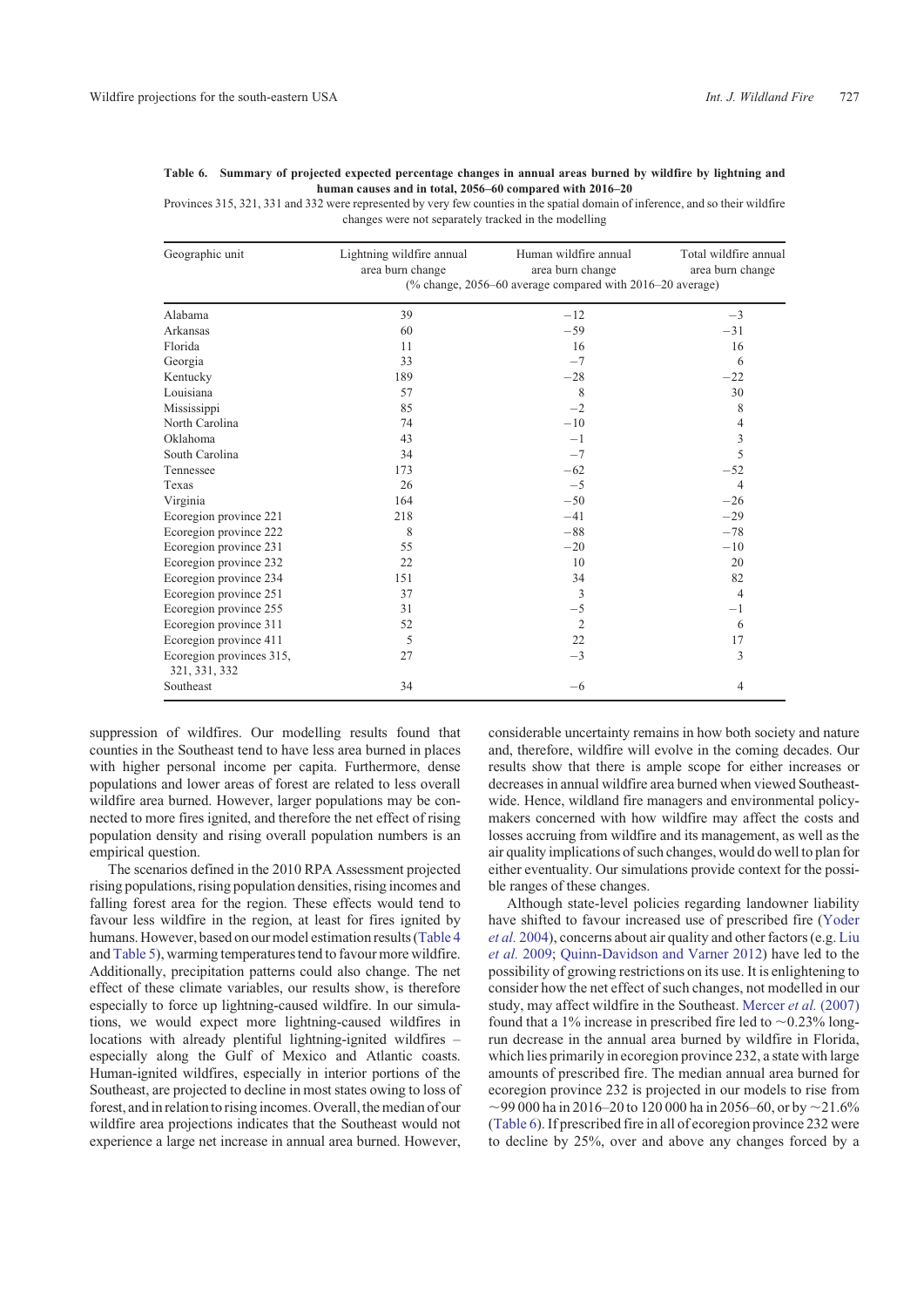<span id="page-13-0"></span>A sensitivity analysis that examined the impacts of changes in land use and other socioeconomic factors on wildfire showed that these trends in the south-eastern US should not be ignored when seeking to understand how wildfire could change into the future. Economic and population growth in the Southeast leads directly to forest loss because humans require land to build houses ([Wear 2013](#page-14-0)), requiring new investments in fire suppression resources by states and municipalities, and involving the construction of new roads, which create breaks in fuels and allow easier fire suppression access. For example, from 2006 to 2060, under scenario A1B, population is projected to increase by 54% and forestland use to decrease by 10% in the counties covered in the current study. Similarly, increasing personal income, projected to rise by 252% under the A1B scenario, and rising population imply greater densities of values at risk on the landscape, which are a focus of fire suppression. In summary, we find that ignoring changes in land-use and socioeconomic factors that have a statistically significant effect on wildfire would overestimate area burned by nearly one-fifth, and the effect is particularly acute for human-ignited wildfires.

In contrast, rising population in the face of nearly stable wildfire area burned implies rising human exposure to wildfire when viewed in total across the region. These changes in the exposure are projected to vary widely across the counties of the region, in step with widely varying changes in wildfire and population. Nevertheless, the consequences of greater exposure to emissions of ozone and particulate species from wildfire include an expected rise in their human morbidity and mortality impacts [\(Rappold](#page-14-0) *et al.* 2011; Fann *[et al.](#page-14-0)* 2013). This result implies that there could be significant social and economic benefits to management approaches that are shown to reduce the occurrence of wildfires in the region, including wildfire prevention and fuels management (e.g. [Mercer](#page-14-0) *et al.* 2007; Butry *et al.* 2010).

Finally, these annual burned area projections could be a valuable dataset for informing broader assessments, from air quality to exposure to health burden, over the next few decades in the Southeast. There could be significant consequences for the region's future air quality and the human morbidity and mortality associated with wildfire activity changes (e.g. [Viswanathan](#page-14-0) *et al.* [2006](#page-14-0); [Johnston](#page-14-0) *et al.* 2011). With projections of both climate and wildfire activity, models for studying the air quality impacts of anthropogenic and natural emissions that can include those from wildfire (e.g. the Community Multiscale Air Quality model (Byun and Schere 2006)) can provide additional insights into how a changing climate and society may in turn have health consequences for humans.

### Conclusions

[Flannigan](#page-14-0) *et al.* (2009) described the need for new studies that account for the complex, non-linear interactions between climate, fuels and humans if we hope to understand the implications of climate on future wildfire. These authors also highlighted the importance of improved data on wildfire occurrence so that prospective analyses can be done for many parts of the world. Our study addresses the first need, bringing in variables that are surrogates for the many roles that humans have in igniting, suppressing and preventing wildfire, managing fuels and changing aggregate fuels through land-use shifts; in the process, it also addresses the second need by compensating for the obvious dataquality problems that face analysts focussed on the US.

This study has also directly addressed some of the uncertainties that arise when considering the future of wildfire. By combining nine alternative views of both climate and society, generating probability distributions of area burned, we can begin to appreciate the extent of wildfire uncertainty facing society in the south-eastern US. Such uncertainty implies that wildfire managers and other decision-makers need to prepare for a possibly wide-ranging direction of change in wildfire processes in the region. Although some of this uncertainty is connected to bounded confidence of statistical models of wildfire production, much is due to uncertainty about how driving climate and societal variables will change over the coming decades in this region. In future studies, uncertainties could be reduced first by the development of more accurate wildfire production models than the ones we estimated. As newer climate projections are produced with improved GCMs and RCPs for greenhouse gas climate forcing, and as scientists and policymakers gain a better picture of our emissions, economic, population and policy futures, greater prediction accuracy as well as precision could be achieved. This enhanced projection environment will enable land managers and policymakers to take more concrete actions to minimise some of the negative effects of altered wildfire patterns.

#### Acknowledgements

This research was prepared in part through funding provided to the University of North Carolina–Chapel Hill through joint venture agreement 11-JV-11330143–080. The authors would like to acknowledge the contributions of Scott Goodrick, Linda Joyce, Karen Short, David N. Wear, Ana Rappold and unnamed participants in the 13th International Wildland Fire Safety Summit & 4th Human Dimensions of Wildland Fire Conference, Boise, ID, 20–24 April 2015.

## References

- Bailey RG (1995) Description of the ecoregions of the United States (2nd edn). USDA Forest Service Miscellaneous Publication Number 1391. Washington, DC.
- Butry DT (2003) Ecocnty dataset. Available at [http://www.srs.fs.usda.gov/](http://www.srs.fs.usda.gov/sustain/data/ecocnty/) [sustain/data/ecocnty/](http://www.srs.fs.usda.gov/sustain/data/ecocnty/) [Verified 3 February 2015].
- Butry DT, Mercer DE, Prestemon JP, Pye JM, Holmes TP (2001) What is the price of catastrophic wildfire? *Journal of Forestry* **99**(11), 9–17.
- Butry DT, Prestemon JP, Abt KL, Sutphen R (2010) Economic optimisation of wildfire intervention activities. *International Journal of Wildland Fire* **19**, 659–672. doi:[10.1071/WF09090](http://dx.doi.org/10.1071/WF09090)
- Byun D, Schere KL (2006) Review of the governing equations, computational algorithms, and other components of the Models-3 Community Multiscale Air Quality (CMAQ) modeling system. *Applied Mechanics Reviews* **59**, 51–77. doi[:10.1115/1.2128636](http://dx.doi.org/10.1115/1.2128636)
- Daly C, Gibson WP, Taylor GH, Johnson GL, Pasteris P (2002) A knowledge-based approach to the statistical mapping of climate.*Climate Research* **22**, 99–113. doi:[10.3354/CR022099](http://dx.doi.org/10.3354/CR022099)